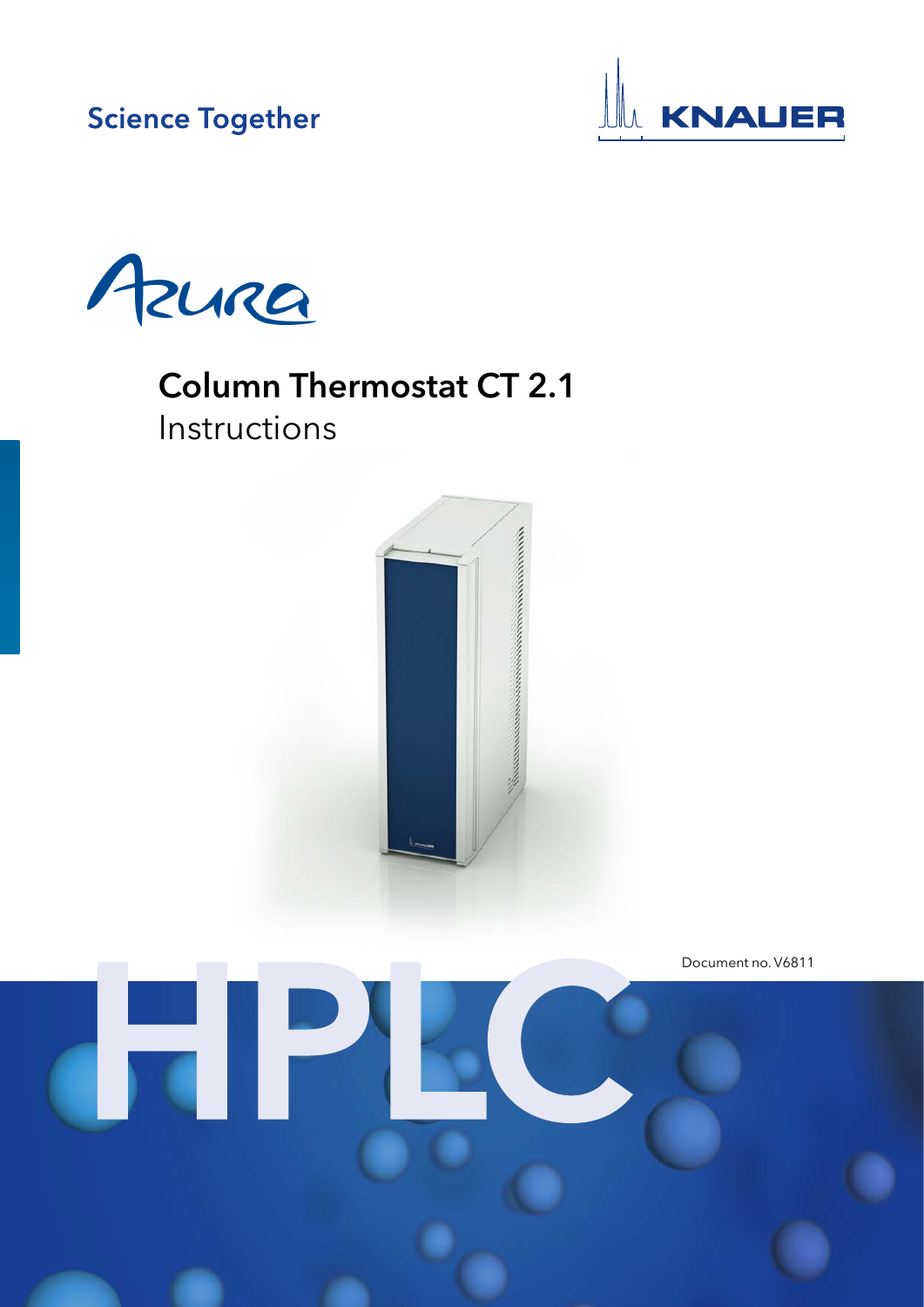

Note: For your own safety, read the instructions and follow the warnings and safety information on the device and in the instructions. Keep the instructions for future reference.



Note: In case you require this instruction in another language, please submit your request including the corresponding document number via e-mail or fax to KNAUER.

Do you have questions about the installation or the operation of your instrument or software? Support:

#### International Support:

Contact your local KNAUER partner for support:

[www.knauer.net/en/Support/Distributors-worldwide](http://www.knauer.net/en/Support/Distributors-worldwide)

#### Support in Germany

(Austria & Switzerland on case-to-case basis): Phone: +49 30 809727-111 (workdays 9-17h CET)  $Fax: +49308015010$ Email: [support@knauer.net](mailto:info%40knauer.net?subject=) 

| <b>Publisher:</b>           | KNAUER Wissenschaftliche Geräte GmbH                                              |                                                                                                                                                                          |  |  |  |  |
|-----------------------------|-----------------------------------------------------------------------------------|--------------------------------------------------------------------------------------------------------------------------------------------------------------------------|--|--|--|--|
|                             | Hegauer Weg 38                                                                    |                                                                                                                                                                          |  |  |  |  |
|                             | 14163 Berlin                                                                      |                                                                                                                                                                          |  |  |  |  |
|                             | Germany                                                                           |                                                                                                                                                                          |  |  |  |  |
|                             | Phone:                                                                            | +49 30 809727-0                                                                                                                                                          |  |  |  |  |
|                             | Fax:                                                                              | +49 30 8015010                                                                                                                                                           |  |  |  |  |
|                             | Internet:                                                                         | www.knauer.net                                                                                                                                                           |  |  |  |  |
|                             | E-Mail:                                                                           | info@knauer.net                                                                                                                                                          |  |  |  |  |
| <b>Version information:</b> | Document number: V6811                                                            |                                                                                                                                                                          |  |  |  |  |
|                             | Version number: 1.4                                                               |                                                                                                                                                                          |  |  |  |  |
|                             | Release date: 2021/09/07                                                          |                                                                                                                                                                          |  |  |  |  |
|                             | Translation of the original edition                                               |                                                                                                                                                                          |  |  |  |  |
|                             | These instructions apply to products with the product number:<br><b>ATCXXYYZZ</b> |                                                                                                                                                                          |  |  |  |  |
|                             |                                                                                   | The information in this document is subject to change<br>without prior notice. For the latest version of the instructions,<br>visit our website: www.knauer.net/library. |  |  |  |  |
| Sustainability:             |                                                                                   | The printed versions of our instructions are printed according to<br>Blue Angel standards (www.blauer-engel.de/en/uz195).                                                |  |  |  |  |
| Copyright:                  | Geräte GmbH.                                                                      | This document contains confidential information and may not be<br>reproduced without written consent of KNAUER Wissenschaftliche                                         |  |  |  |  |
|                             | All rights reserved.                                                              | © KNAUER Wissenschaftliche Geräte GmbH 2021                                                                                                                              |  |  |  |  |
|                             |                                                                                   | AZURA® is a registered trademark of<br>KNAUER Wissenschaftliche Geräte GmbH.                                                                                             |  |  |  |  |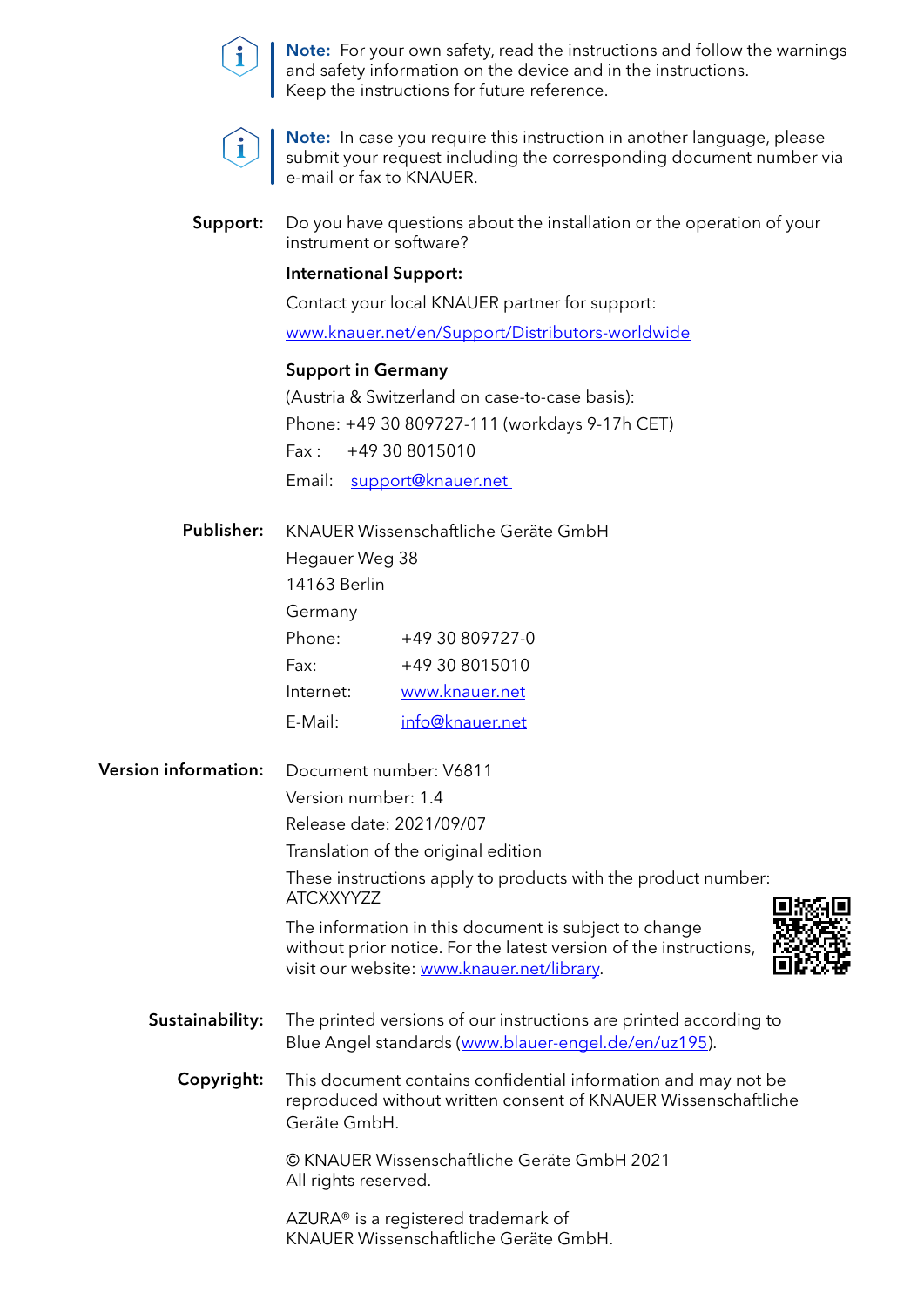# Table of contents

|    | 1.1 |                                                                          |  |
|----|-----|--------------------------------------------------------------------------|--|
|    | 1.2 |                                                                          |  |
|    | 1.3 |                                                                          |  |
|    | 1.4 | 1.4.1<br>1.4.2<br>1.4.3<br>1.4.4                                         |  |
| 2. |     |                                                                          |  |
|    | 2.1 | 2.1.1<br>2.1.2                                                           |  |
|    | 2.2 |                                                                          |  |
|    | 2.3 |                                                                          |  |
|    | 2.4 |                                                                          |  |
|    | 2.5 |                                                                          |  |
|    | 2.6 | 2.6.1<br>Contamination by health-threatening solvents5<br>2.6.2<br>2.6.3 |  |
|    | 2.7 | 2.7.1<br>2.7.2<br>2.7.3<br>2.7.4                                         |  |
|    | 2.8 |                                                                          |  |
|    | 2.9 |                                                                          |  |
| 3. |     |                                                                          |  |
|    | 3.1 | 3.1.1<br>3.1.2                                                           |  |
|    | 3.2 |                                                                          |  |
|    | 3.3 |                                                                          |  |
|    | 3.4 |                                                                          |  |
| 4. |     |                                                                          |  |
|    | 4.1 |                                                                          |  |
|    | 4.2 | 4.2.1<br>4.2.2<br>4.2.3                                                  |  |
|    | 4.3 |                                                                          |  |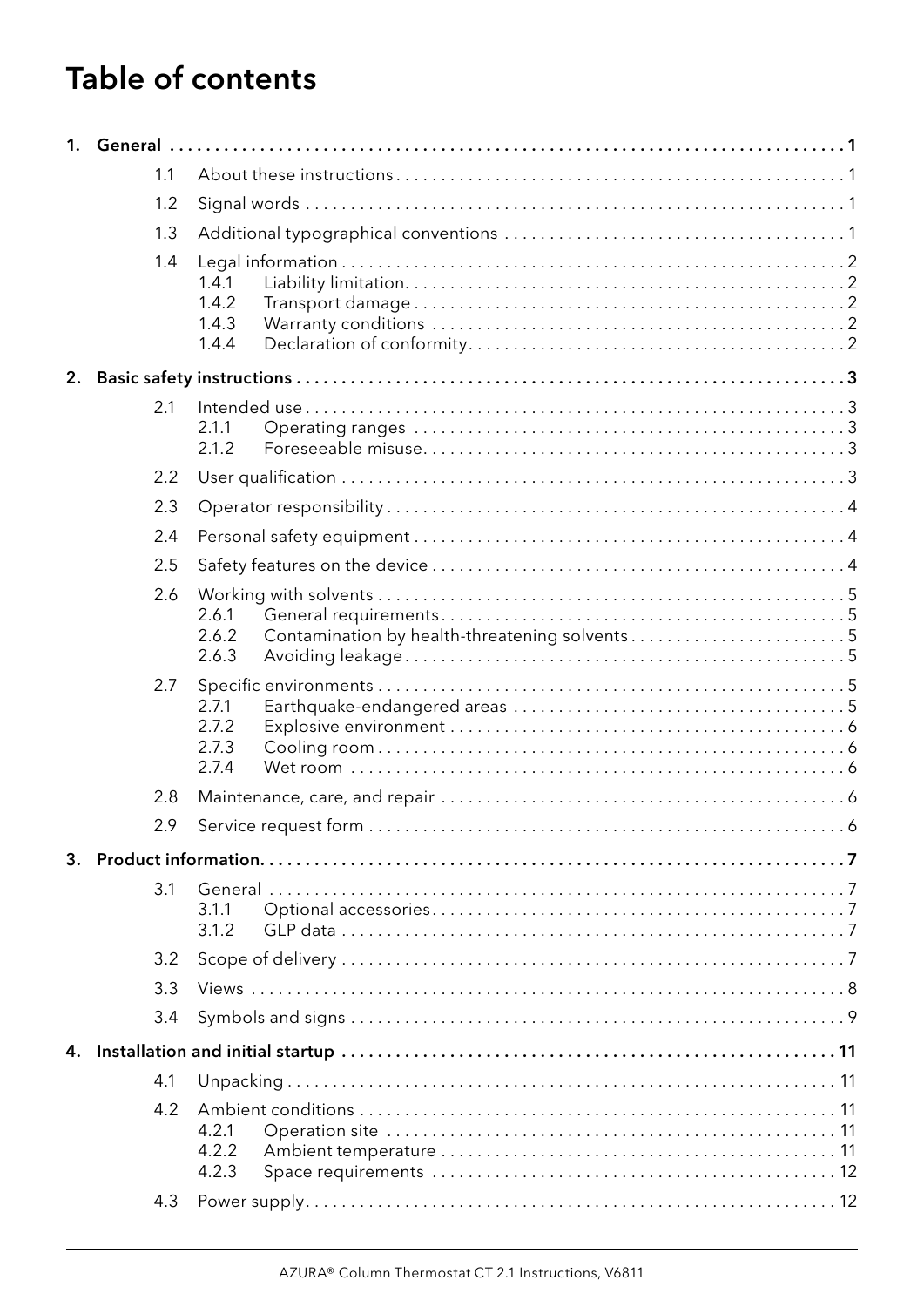|    | 4.4 | 4.4.1<br>4.4.2<br>4.4.3<br>4.4.4<br>Integrating LAN into the company network  15<br>4.4.5                                                                                                                                                                                                                   |
|----|-----|-------------------------------------------------------------------------------------------------------------------------------------------------------------------------------------------------------------------------------------------------------------------------------------------------------------|
|    | 4.5 | 4.4.6<br>Mobile Control: Setting a static IP address  16<br>4.5.1<br>Mobile Control: Setting a dynamic IP address via device name 17<br>4.5.2<br>4.5.3<br>Mobile Control: Setting a dynamic IP address via device serial number. . 17<br>4.5.4<br>4.5.5<br>Firmware Wizard: Setting a dynamic IP address 19 |
|    | 4.6 | Installing cartridge for eluent pre-tempering 20<br>Mounting column to precolumn tempering20<br>4.6.1                                                                                                                                                                                                       |
|    | 4.7 |                                                                                                                                                                                                                                                                                                             |
| 5. |     |                                                                                                                                                                                                                                                                                                             |
|    | 5.1 |                                                                                                                                                                                                                                                                                                             |
|    | 5.2 |                                                                                                                                                                                                                                                                                                             |
|    | 5.3 |                                                                                                                                                                                                                                                                                                             |
|    |     |                                                                                                                                                                                                                                                                                                             |
|    | 6.1 |                                                                                                                                                                                                                                                                                                             |
|    | 6.2 |                                                                                                                                                                                                                                                                                                             |
|    |     |                                                                                                                                                                                                                                                                                                             |
| 7. |     |                                                                                                                                                                                                                                                                                                             |
|    | 7.1 |                                                                                                                                                                                                                                                                                                             |
|    | 7.2 |                                                                                                                                                                                                                                                                                                             |
|    | 7.3 |                                                                                                                                                                                                                                                                                                             |
|    | 7.4 |                                                                                                                                                                                                                                                                                                             |
| 8. |     |                                                                                                                                                                                                                                                                                                             |
|    | 8.1 |                                                                                                                                                                                                                                                                                                             |
|    | 8.2 |                                                                                                                                                                                                                                                                                                             |
|    | 8.3 |                                                                                                                                                                                                                                                                                                             |
|    | 8.4 |                                                                                                                                                                                                                                                                                                             |
| 9. |     |                                                                                                                                                                                                                                                                                                             |
|    | 9.1 |                                                                                                                                                                                                                                                                                                             |
|    | 9.2 |                                                                                                                                                                                                                                                                                                             |
|    | 9.3 |                                                                                                                                                                                                                                                                                                             |
|    | 9.4 |                                                                                                                                                                                                                                                                                                             |
|    |     |                                                                                                                                                                                                                                                                                                             |
|    |     |                                                                                                                                                                                                                                                                                                             |
|    |     |                                                                                                                                                                                                                                                                                                             |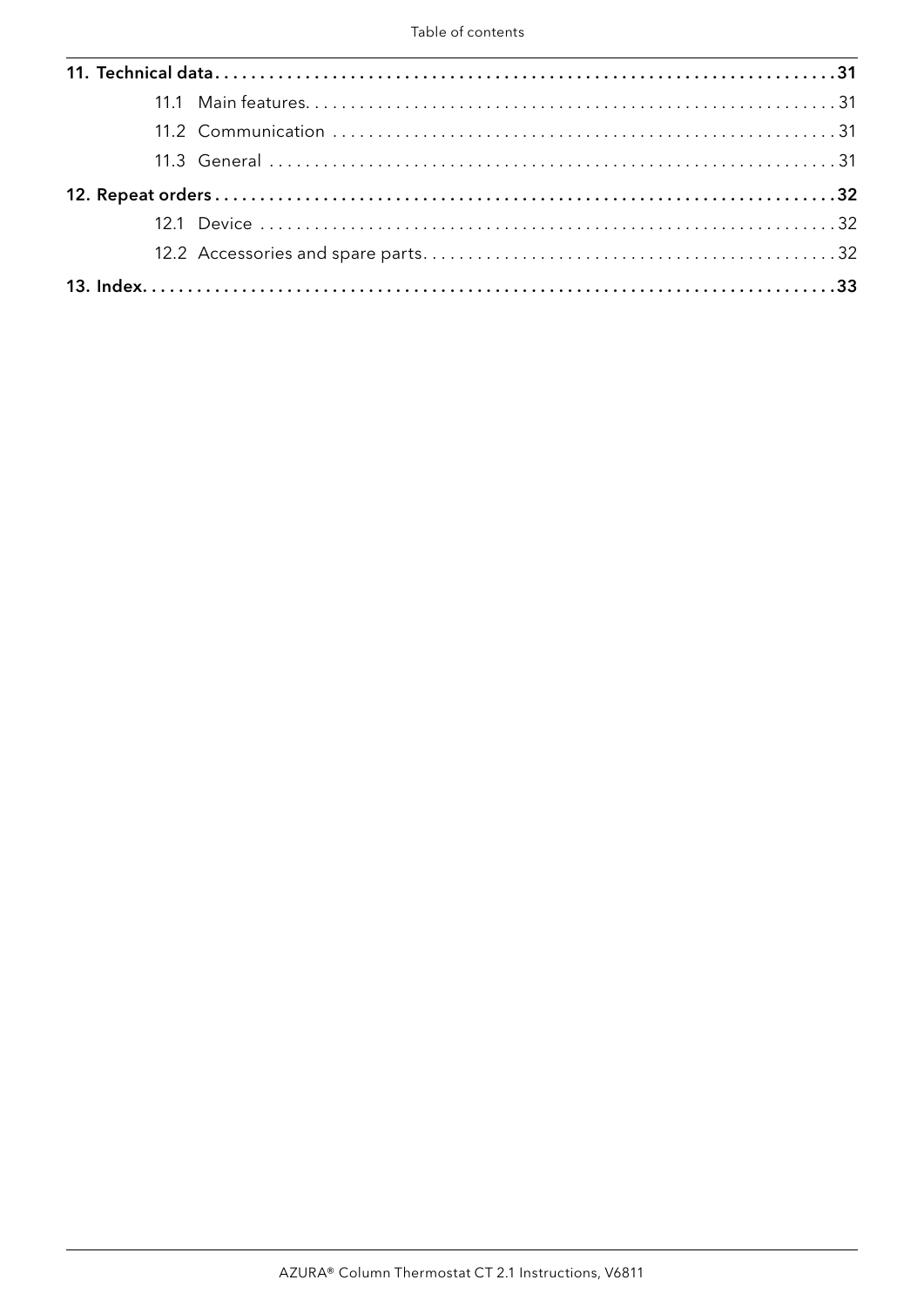# <span id="page-5-0"></span>1. General

### 1.1 About these instructions

These operating instructions enable the safe and efficient operation of the device. The user must have carefully read and understood these operating instructions before starting any work.

The basic prerequisite for safe operation is compliance with all safety instructions (see <sub>"2</sub> Basic safety instructions", p. 3). In addition to the safety and warning instructions in these operating instructions, the local accident prevention regulations and the national industrial safety regulations apply.

These operating instructions are an integral part of the device. It must be kept in the immediate vicinity of the device and accessible to the user at all times.

You can download these and other instructions from the KNAUER website: [www.knauer.net/library](http://www.knauer.net/library)

### 1.2 Signal words

Possible dangers related to the device are distinguished in personal and material damages.

| Symbol                                        | <b>Meaning</b>                                                                                                                |
|-----------------------------------------------|-------------------------------------------------------------------------------------------------------------------------------|
| A DANGER                                      | DANGER (red) indicates a highly hazardous situa-<br>tion. If not avoided, it will result in death or serious<br>injury.       |
| $\mathbb{\hat{N}}$ WARNING $\mathbb{\hat{N}}$ | WARNING (orange) indicates a hazardous situa-<br>tion. If not avoided, it could result in death or<br>serious injury.         |
| <b>CAUTION</b>                                | CAUTION (yellow) indicates a moderate hazardous<br>situation. If not avoided, it could result in minor or<br>moderate injury. |
| <b>NOTICE</b>                                 | NOTICE (blue) is used to address issues which are<br>not related to physical injury.                                          |

# 1.3 Additional typographical conventions

- General equal treatment: When persons are described, this document uses the male grammar form to keep the text easy to read. The form has a neutral sense and speaks to people of any gender in the same way.
- Note: Specific information are prefixed with the word "Note" and an information icon.

**Note:** This is an example.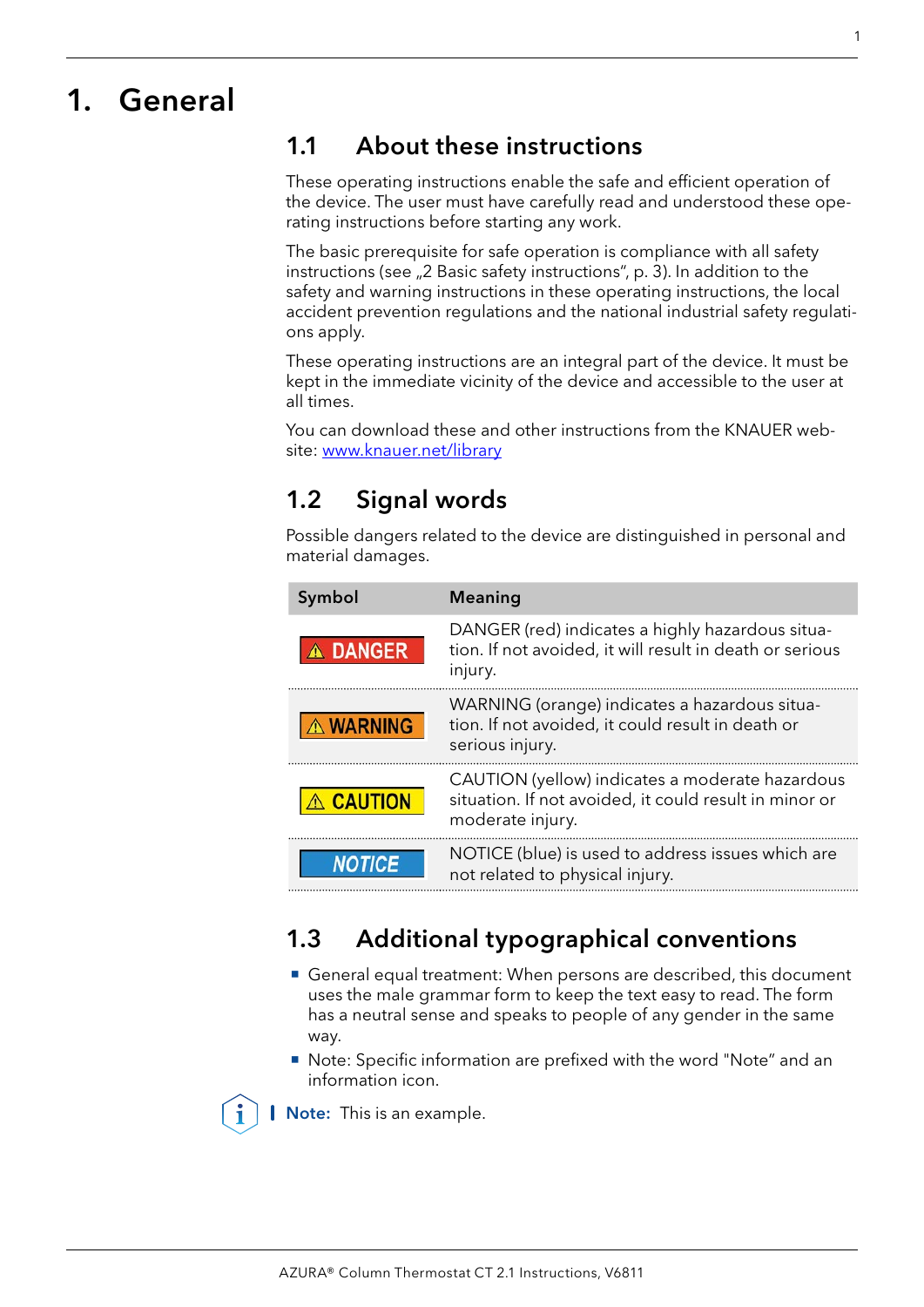### <span id="page-6-0"></span>1.4 Legal information

### <span id="page-6-1"></span>1.4.1 Liability limitation

The manufacturer is not liable for the following issues:

- Non-compliance of these instructions
- Non-observance of necessary safety precautions
- **Improper use**
- $\blacksquare$  Operation of the device by unqualified personnel (see  $\lrcorner$  2.2 User quali[fication", p. 3\)](#page-7-2)
- Use of non-approved spare parts
- Technical changes by the user such as opening the device and unauthorized modifications
- **Violations of General Terms and Conditions (GTC)**

#### 1.4.2 Transport damage

The packaging of our devices provides the best possible protection against transport damage. However, check the packaging for transport damage. In case you notice any damage, inform the Technical Support and the shipping company within three workdays.

#### 1.4.3 Warranty conditions

For information on warranty please refer to our general terms and conditions on the website: [www.knauer.net/terms](https://www.knauer.net/terms)

### 1.4.4 Declaration of conformity

The declaration of conformity is enclosed as a separate document with the product and can be obtained online: [www.knauer.net/en/Support/Declarations-of-conformity](https://www.knauer.net/en/Support/Declarations-of-conformity)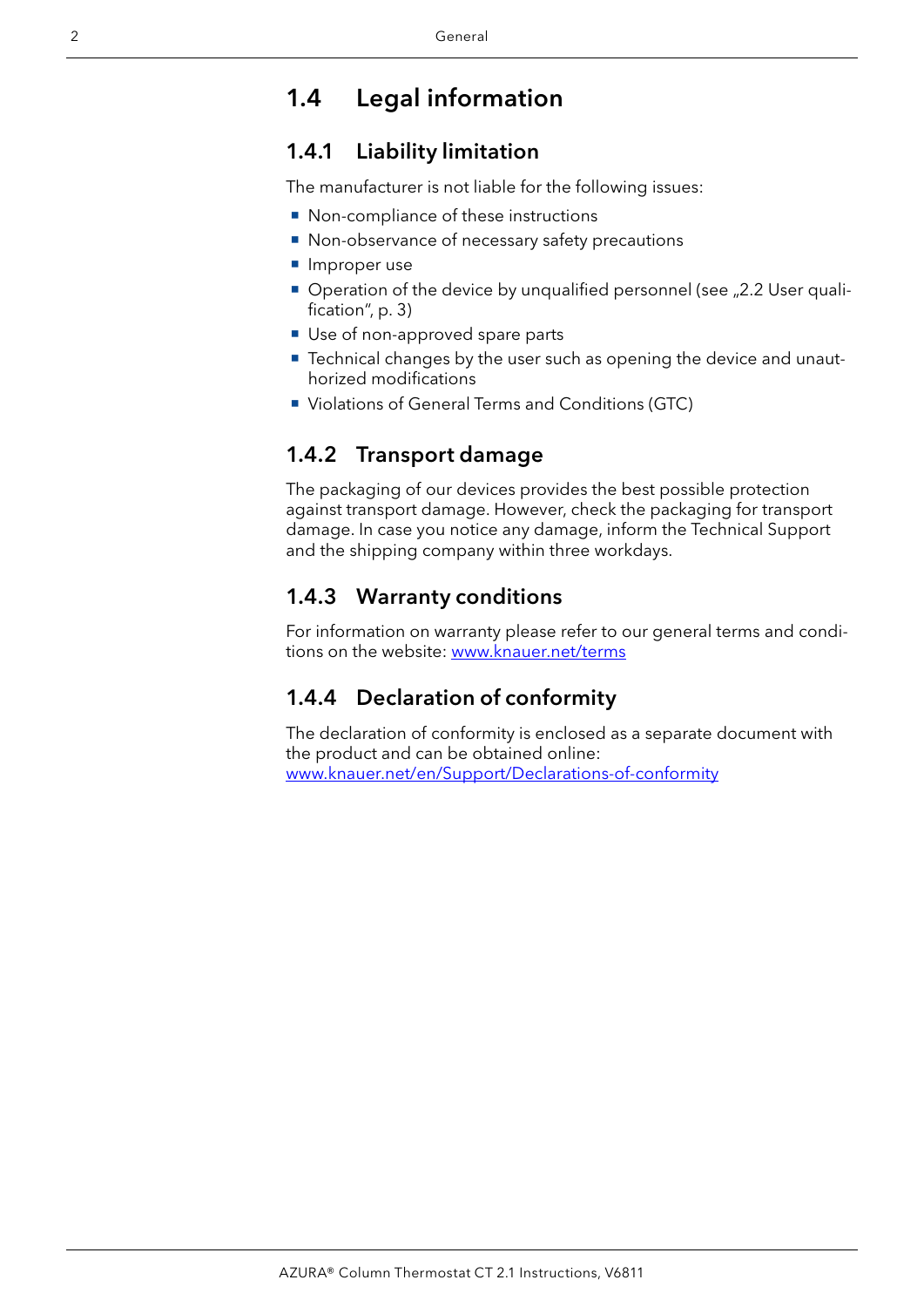# <span id="page-7-1"></span><span id="page-7-0"></span>2. Basic safety instructions

The device has been developed and constructed in such a way that hazards arising from its intended use are largely excluded. Nevertheless, the following safety instructions must be observed in order to exclude residual hazards.

### 2.1 Intended use

Only use the device for applications that fall within the range of the intended use. Otherwise, the protective and safety equipment of the device could fail.

### 2.1.1 Operating ranges

The device is intended to be used for chromatographic applications in the laboratory.

### 2.1.2 Foreseeable misuse

Refrain from the use of the device for the following purposes or conditions:

- Medical purposes. The device is not approved as a medical product.
- Operating outside of a laboratory or measurement room. Otherwise, the manufacturer does not guarantee the functionality and safety of the device.
- Operation in potentially explosive areas without special and additional explosion protection. Contact the KNAUER Customer Support for more information.

### <span id="page-7-2"></span>2.2 User qualification

The user is qualified to handle the device if all of the following points apply:

- The user has at least a basic knowledge of liquid chromatography.
- The user has knowledge about the properties of the used solvents and their health risks.
- The user is trained for the special tasks and activities in the laboratory and knows the relevant standards and regulations.
- Due to technical training and experience, the user can understand and carry out all the work described in the operating instructions on the instrument and recognize and avoid possible dangers independently.
- The users ability to react is not impaired by the consumption of drugs, alcohol or medication.
- **Participation in the installation of a device or a training by the company** KNAUER or an authorized company.

If the user does not meet these qualifications, the supervisor has to be informed.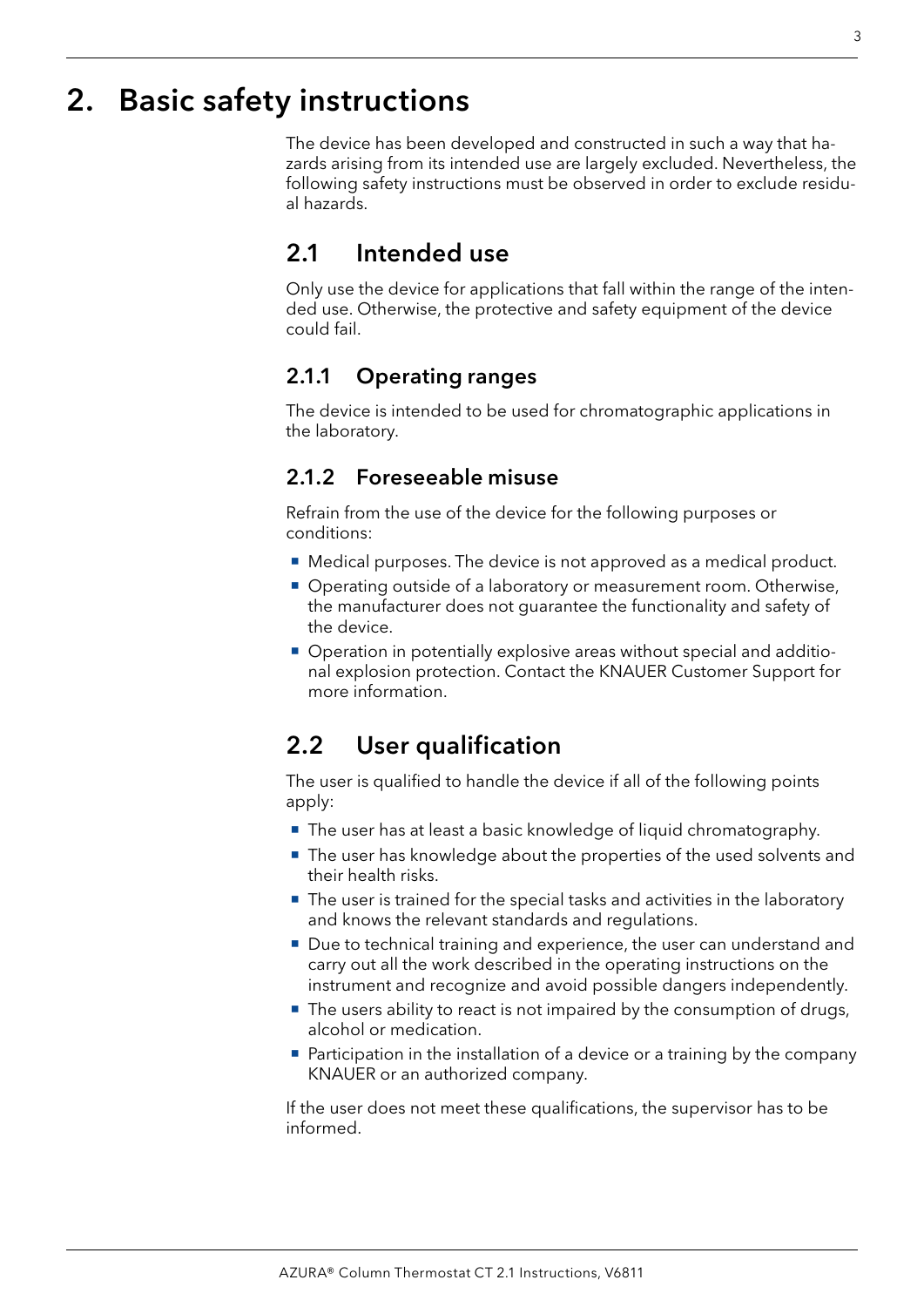### <span id="page-8-0"></span>2.3 Operator responsibility

The operator is any person who operates the device himself/herself or leaves it to a third party for use and who bears the legal product responsibility for the protection of the user or third parties during operation.

The obligations of the operator are listed below:

- Know and follow the applicable work safety regulations.
- $\blacksquare$  Identify hazards arising from the working conditions at the place of use in a risk assessment.
- Set up operating instructions for the operation of the device.
- Regularly check whether the operating instructions correspond to the current status of the regulations.
- Clearly regulate and specify responsibilities for installation, operation, troubleshooting, maintenance and cleaning and set clear rules.
- Ensure that all personnel who work with the device have read and understood these operating instructions.
- Train the personnel who work with the device at regular intervals and inform them about the dangers.
- **Provide the necessary safety equipment to the employees working** with the unit (see section below).

### 2.4 Personal safety equipment

The protective measures required in the laboratory must be observed and the following protective clothing worn during all work on the device:

- Safety glasses with side protection.
- Protective gloves in accordance with the prevailing ambient conditions and used solvents (e.g. heat, cold, protection against chemicals).
- Lab coat.
- **Personalised protective safety equipment which is specified in the** particular laboratory.

### 2.5 Safety features on the device

- Power switch: Devices of the AZURA® L series may be switched off using the power switch (toggle switch on the back side of housing) at any time, this causes no damage to the device. To switch off devices of the AZURA® S series, remove the plug from the power socket.
- Front cover as a splash protection for the user.
- Leak tray: Devices of the AZURA® L series have a leak tray on the front side. The leak tray collects leaking solvents and protects components from potential damage caused by discharging liquid.
- For the detectors AZURA DAD 2.1L, DAD 6.1L und MWD 2.1L, the lamp switches off automatically when the cover is opened.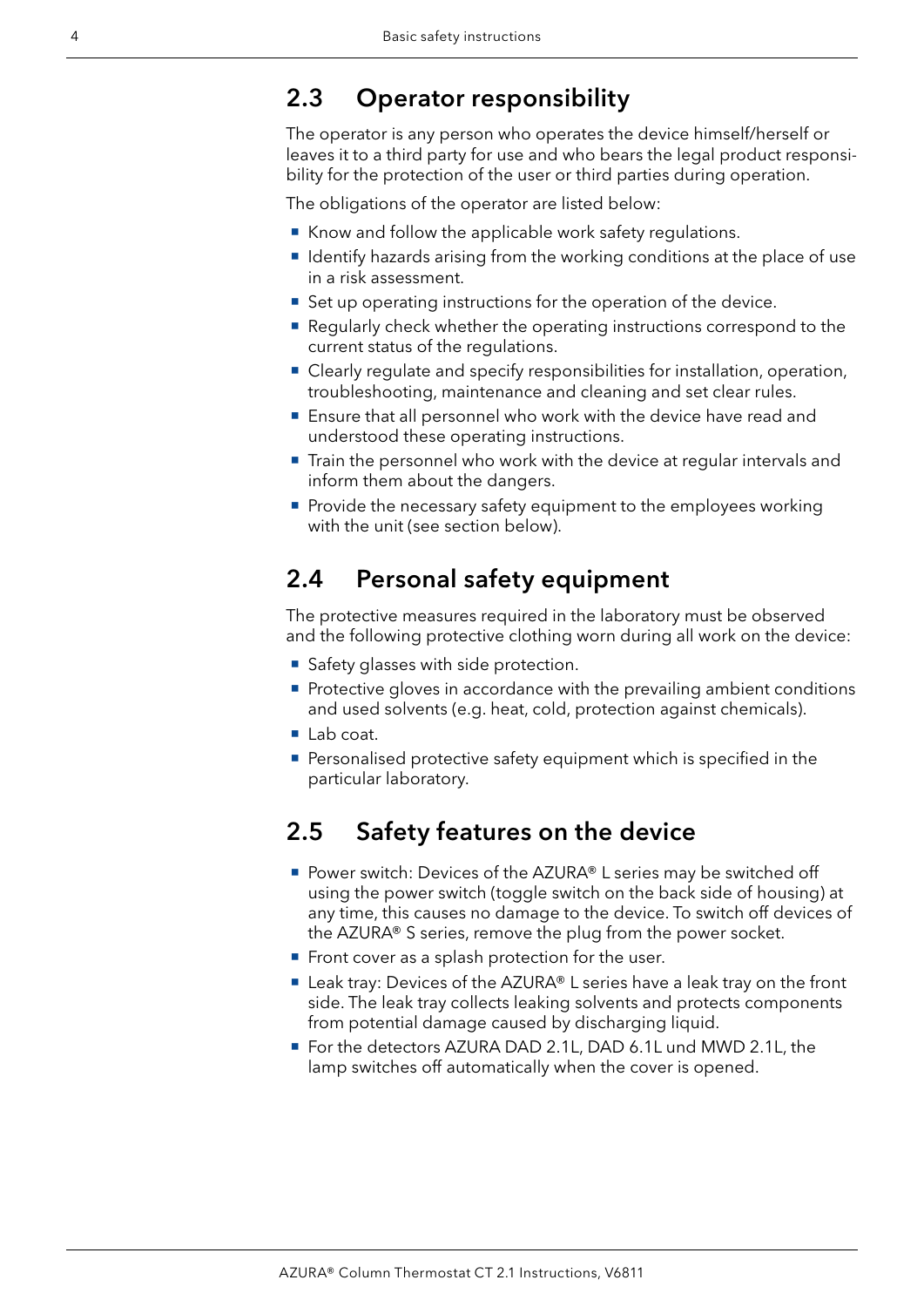# <span id="page-9-0"></span>2.6 Working with solvents

### 2.6.1 General requirements

- The user is trained for handling different solvents.
- Note that organic solvents are toxic above a certain concentration. For handling hazardous solvents see the following section.
- Mobile phases and samples may contain volatile or combustible solvents. Avoid the accumulation of these substances. Ensure good ventilation of the installation site. Avoid open flames and sparks. Do not operate the instrument in the presence of flammable gases or vapors.
- Only use solvents which do not self-ignite under given conditions. This applies especially to the use of a thermostat where liquids could get onto hot surfaces in the interior.
- Certain chemicals can cause PEEK capillaries to swell or burst. Please read the technical literature on chemical compatibility of PEEK before use.

### 2.6.2 Contamination by health-threatening solvents

- Contamination with toxic, infectious or radioactive substances poses a hazard for all persons involved during operation, repair, sale, and disposal of a device.
- All contaminated devices must be properly decontaminated by a specialist company or the operating company before they can be recommissioned, repaired, sold, or disposed (see "10 Disposal", p. 29).

### 2.6.3 Avoiding leakage

Risk of electrical shock or short circuit if solvents or other liquids leak into the interior of the device. You can avoid a leakage through the following measures:

- **Tightness: Visually check the device or system regularly for leaks.**
- **Solvent tray: The use of a solvent tray prevents liquids get from the** bottles into the inside of the device.
- Eluent lines: Install capillaries and hoses in such a way that, in case of a leak, liquids cannot get into the interior of the devices underneath.
- In case of leakage: Switch off the system. Only take the device into operation if the cause of the leak has been resolved (see "8 Maintenance and care", p. 26).

### 2.7 Specific environments

### 2.7.1 Earthquake-endangered areas

In earthquake-endangered areas, do not stack more than 3 devices on top of each other. Otherwise there is risk of injury due to falling devices or loose parts.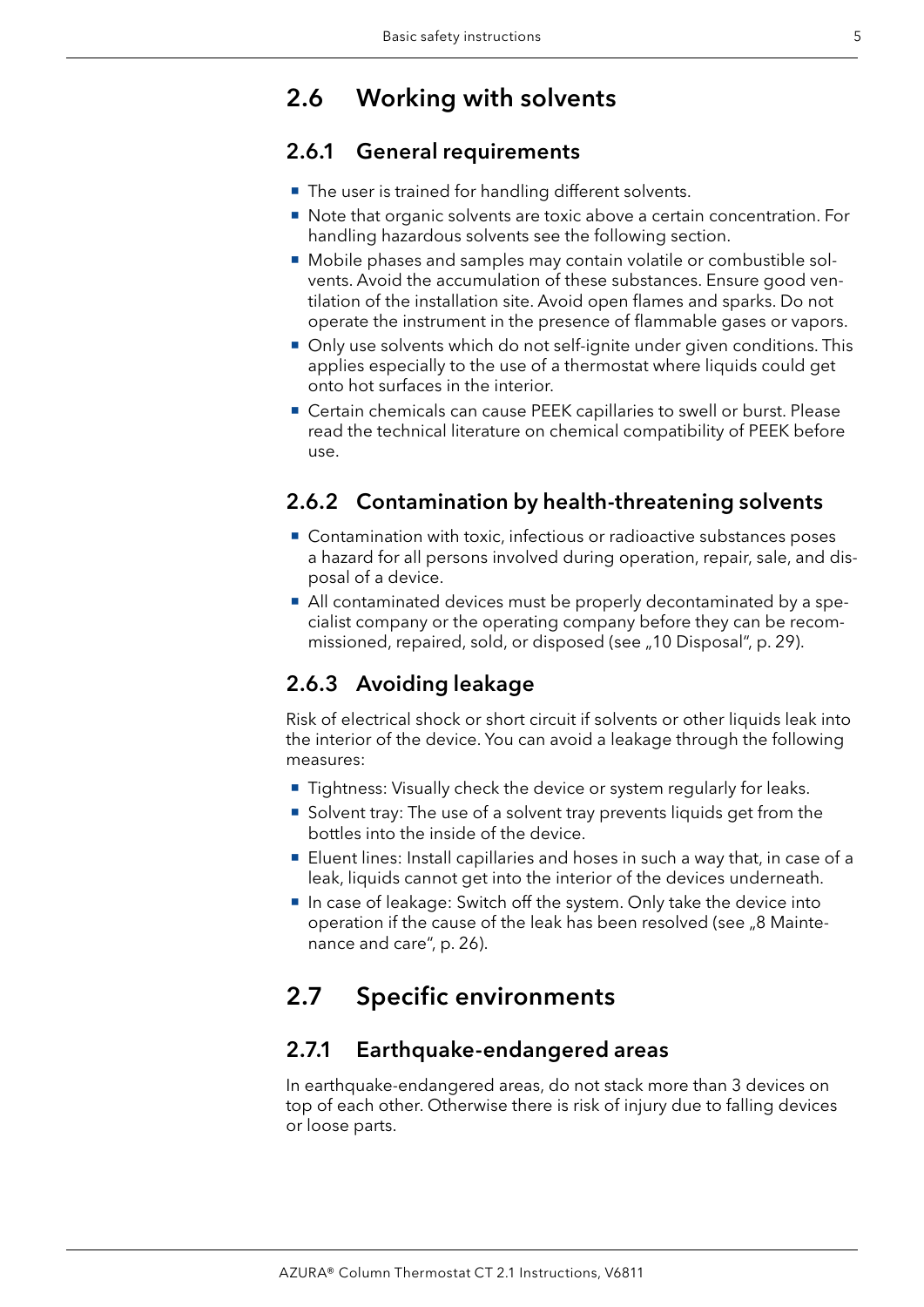#### <span id="page-10-0"></span>2.7.2 Explosive environment

Never use the system in potentially explosive environments without appropriate protective equipment. For more information, contact the KNAUER Customer Support.

#### 2.7.3 Cooling room

i.

Note: When the AZURA® CT 2.1 is operated in a cooling room, deviations from the specifications of the heating/cooling rate, temperature accuracy and temperature stability are possible (see "11 Technical data", [p. 31\)](#page-35-1).

You may operate the device in a cooling room. To prevent condensation, note the following instructions:

- Allow the device to acclimatize for min. 3 hours before taking it into operation.
- After taking into operation, the device should stay switched on.
- Avoid temperature fluctuations.

#### 2.7.4 Wet room

The device must not be operated in wet rooms.

### 2.8 Maintenance, care, and repair

- Avoiding electric shock: Before performing any maintenance and service work, disconnect the device from the power supply.
- Tools: Use only tools recommended or prescribed by the manufacturer.
- Spare parts and accessories: Only use original parts and accessories made by KNAUER or a company authorized by KNAUER.
- **PEEK fittings: Use PEEK fittings only for a single port or brand-new** PEEK fittings in order to avoid dead volume or not exactly fitting connections.
- Column care: Follow KNAUER or other manufacturer's instructions on caring for the columns (see [www.knauer.net/columncare\)](https://www.knauer.net/Dokumente/columns/lc_columns/guides/g_e_co_knauer_hplc_column_care_and_use.pdf)
- Used capillaries: Do not use any used capillaries elsewhere in the system in order to avoid dead volumes, not exactly fitting connections and spreading contamination.
- **Safety features: The device may only be opened by the KNAUER Cus**tomer Support of KNAUER or any company authorized by KNAUER (see  $, 1.4.1$  Liability limitation", p. 2).
- **For more information visit the KNAUER website:** [www.knauer.net/hplc-troubleshooting.](http://www.knauer.net/hplc-troubleshooting%20)

### 2.9 Service request form

Devices which are shipped without the completed document "Service request form and decontamination report" will not be repaired. If you would like to return a device to KNAUER, make sure to enclose the completed document: [www.knauer.net/servicer](http://www.knauer.net/servicerequest)equest.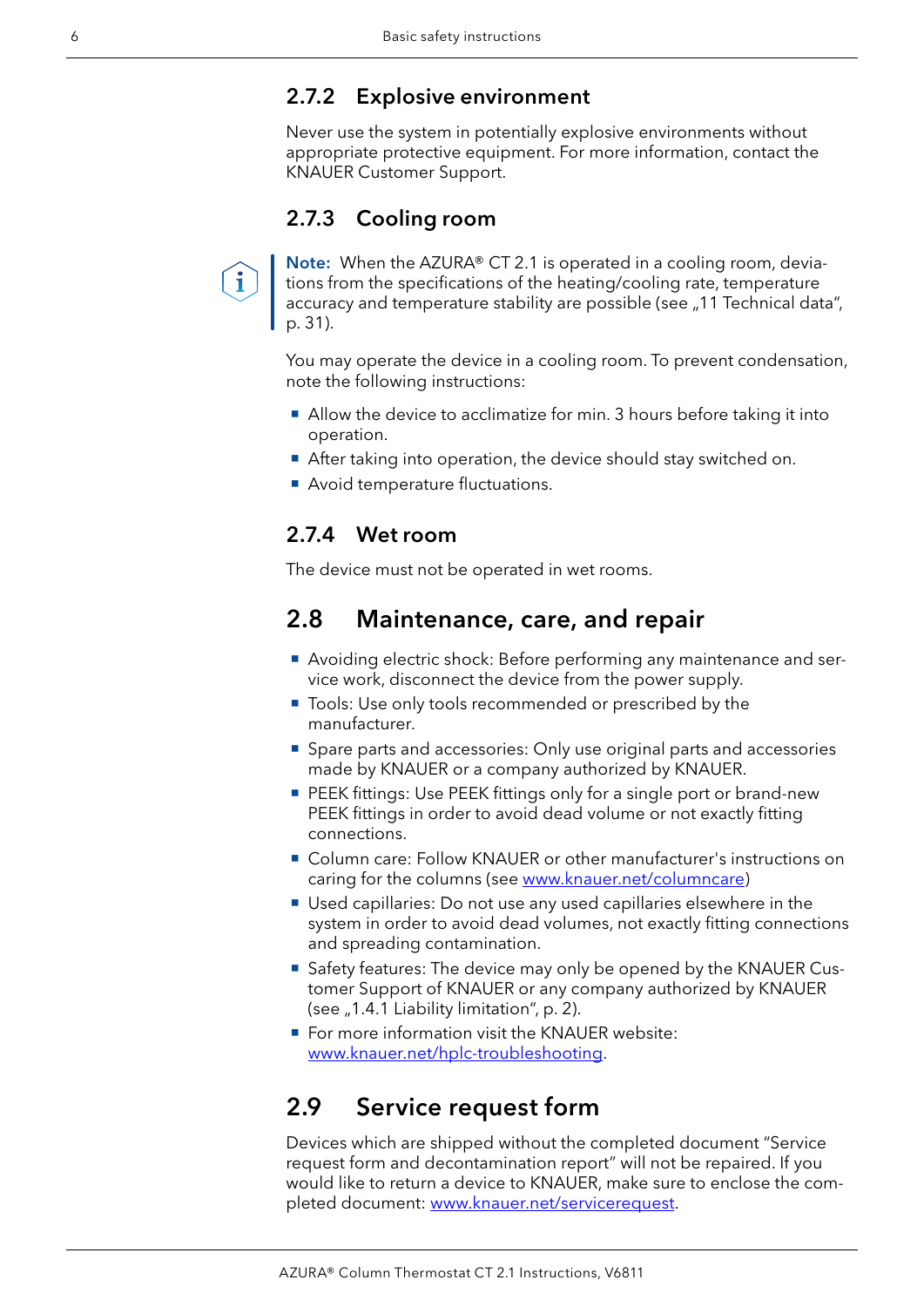# <span id="page-11-0"></span>3. Product information

### 3.1 General

The AZURA® Column Thermostat CT 2.1 can be used in the following configurations:

- Up to 8 columns of dimensions 125 mm x 4.6 mm ID with precolumn
- Up to 4 columns of dimensions 300 x 4.6 mm ID
- <sup>1</sup> 1 column of dimensions 300 mm x 16 mm ID.

A constant temperature between 5-85°C can be selected.

#### 3.1.1 Optional accessories

The following optional accessory is available:

Element for eluent pre-tempering to ensure that the mobile phase is on the set temperature before entry into the column.

#### 3.1.2 GLP data

With the help of various software packages (e.g. ClarityChrom<sup>®</sup> or OpenLAB®), it is possible to display or read the GLP data of the thermostat. You find a detailed description on how to read out GLP data in the respective user instructions.

### 3.2 Scope of delivery

In the scope of supply of the device should these items be included:

- Device AZURA® Column Thermostat CT 2.1
- **Power supply cable**
- Network cable

Valid documents:

- **Operating Instructions**
- Installation Qualification ("IQ")
- Declaration of Conformity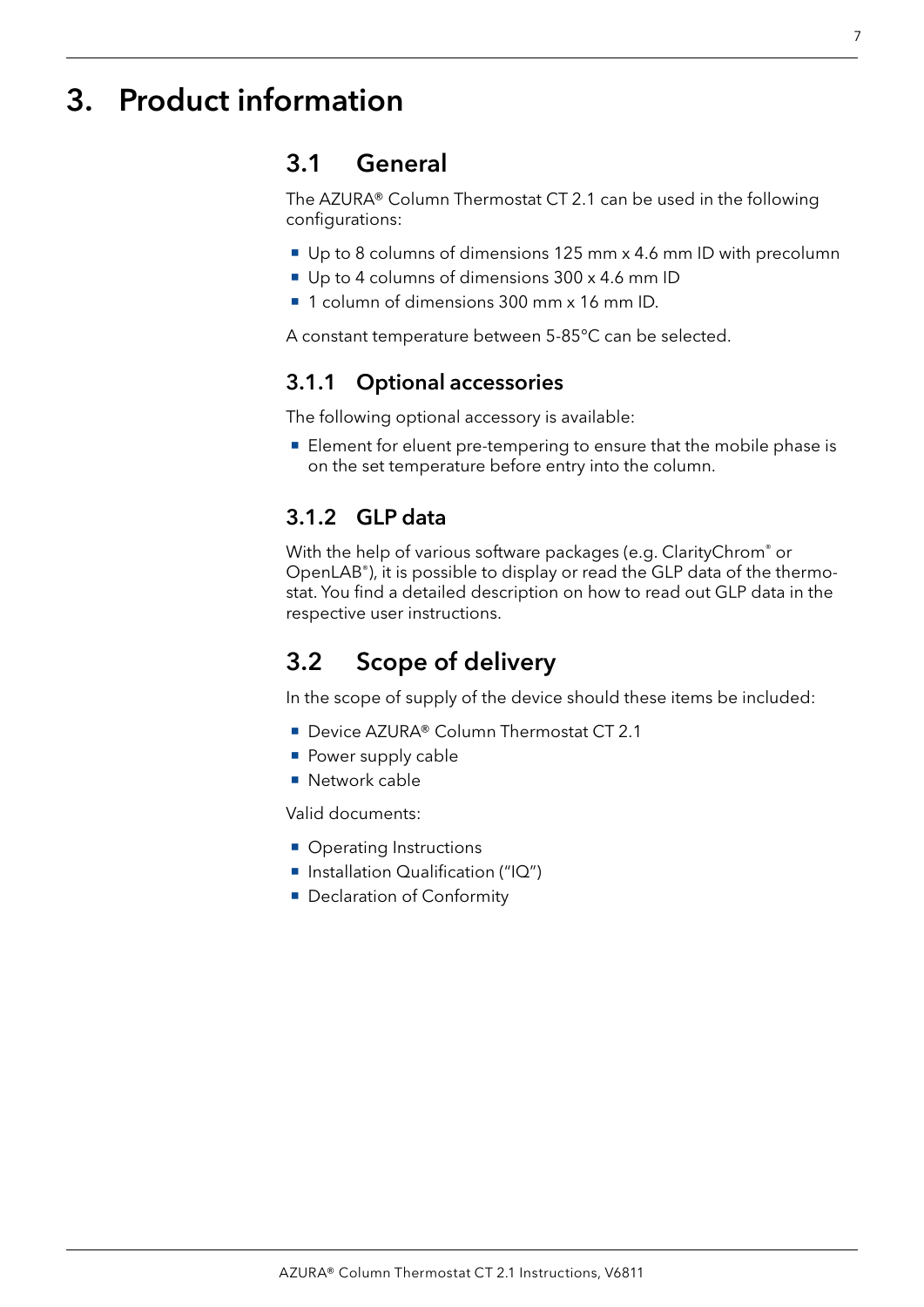# Table of contents

|    | 1.1 |                                  |                                                 |  |
|----|-----|----------------------------------|-------------------------------------------------|--|
|    | 1.2 |                                  |                                                 |  |
|    | 1.3 |                                  |                                                 |  |
|    | 1.4 | 1.4.1<br>1.4.2<br>1.4.3<br>1.4.4 |                                                 |  |
| 2. |     |                                  |                                                 |  |
|    | 2.1 | 2.1.1<br>2.1.2                   |                                                 |  |
|    | 2.2 |                                  |                                                 |  |
|    | 2.3 |                                  |                                                 |  |
|    | 2.4 |                                  |                                                 |  |
|    | 2.5 |                                  |                                                 |  |
|    | 2.6 | 2.6.1<br>2.6.2<br>2.6.3          | Contamination by health-threatening solvents  5 |  |
|    | 2.7 | 2.7.1<br>2.7.2<br>2.7.3<br>2.7.4 |                                                 |  |
|    | 2.8 |                                  |                                                 |  |
|    | 29  |                                  | . 6                                             |  |
|    |     |                                  |                                                 |  |
|    | 3.1 | 3.1.1<br>3.1.2                   |                                                 |  |
|    | 3.2 |                                  |                                                 |  |
|    | 3.3 |                                  |                                                 |  |
|    | 3.4 |                                  |                                                 |  |
|    |     |                                  |                                                 |  |
|    | 4.1 |                                  |                                                 |  |
|    | 4.2 | 4.2.1<br>4.2.2<br>4.2.3          |                                                 |  |
|    | 4.3 |                                  |                                                 |  |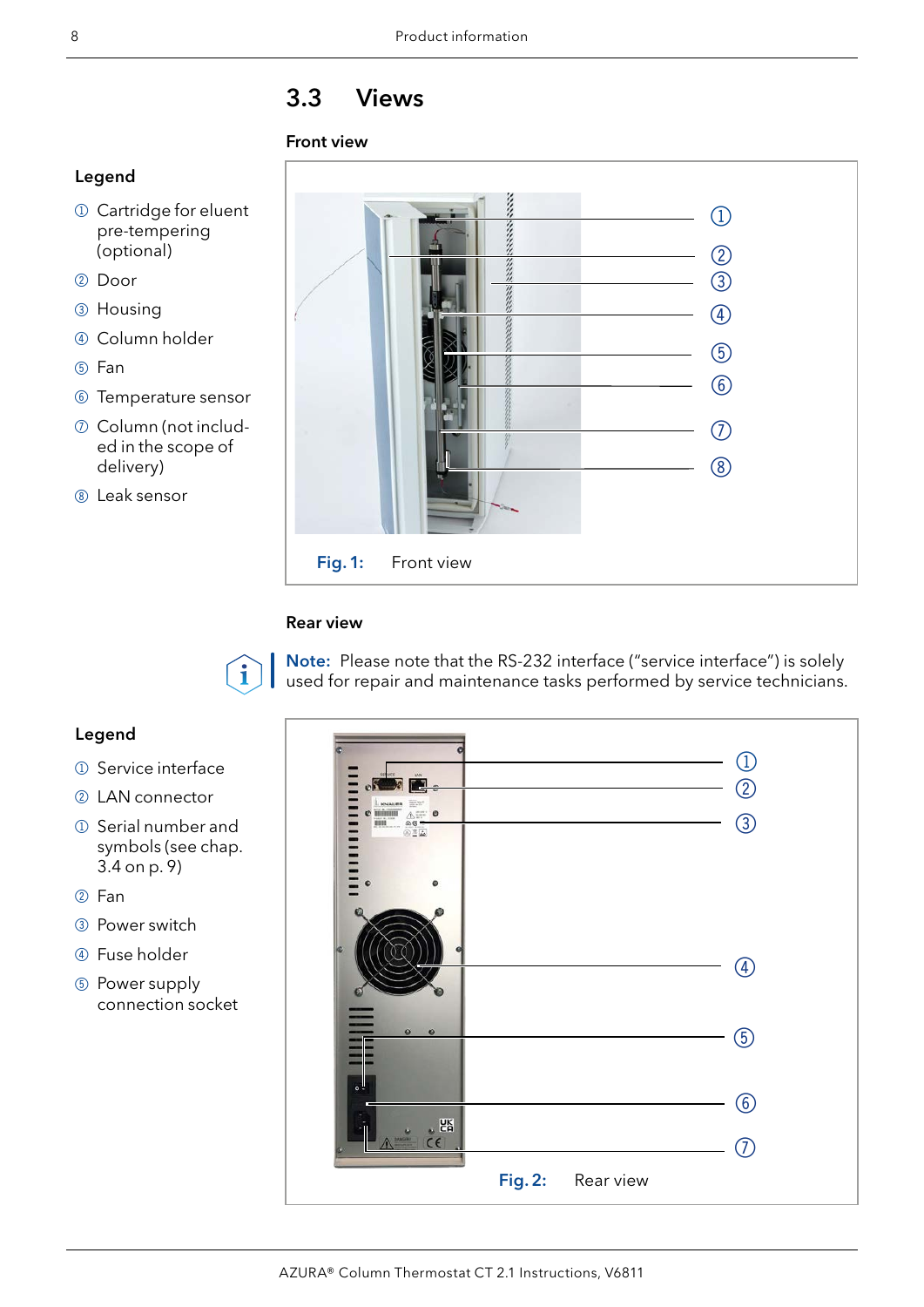# <span id="page-13-1"></span><span id="page-13-0"></span>3.4 Symbols and signs

The following symbols and signs can be found on the device:

| Symbol               | <b>Meaning</b>                                                                                                                                                                                                                 |
|----------------------|--------------------------------------------------------------------------------------------------------------------------------------------------------------------------------------------------------------------------------|
|                      | Electric shock hazard. Failure to observe this<br>warning may result in loss of life, serious injury or<br>damage or destruction of the device.                                                                                |
|                      | Electrostatic discharge hazard. Damages to<br>system, device, or sensitive electronic com-<br>ponents can occur.                                                                                                               |
|                      | Danger from hot surface. If not observed, burns<br>may result.                                                                                                                                                                 |
| <b>Warranty-Seal</b> | A warranty seal is affixed to some devices.                                                                                                                                                                                    |
|                      | The device is covered by the Waste Electrical and<br>Electronic Equipment Directive (WEEE Directive).<br>It may not be disposed of as unsorted municipal<br>waste and must be collected separately<br>(see chap. 10 on p. 30). |
| $\epsilon$           | The device fulfills the product specific require-<br>ments of European directives.                                                                                                                                             |
| UK                   | The device complies with the product-specific<br>requirements of the United Kingdom.                                                                                                                                           |
| <b>UVRheinland</b>   | The device has successfully passed the TÜV tests<br>for quality and safety. The TÜV Germany is a natio-<br>nally recognized testing agency (NRTL) in Canada<br>and the USA.                                                    |
|                      | The electromagnetic interference from the device<br>is below the limits approved by the Federal Com-<br>munications Commission (FCC).                                                                                          |
|                      | The device complies with the Australian EMV<br>regulations.                                                                                                                                                                    |
| CAN ICES-3 (B)       | The device complies with Industry Canada license-<br>exempt RSS standards.                                                                                                                                                     |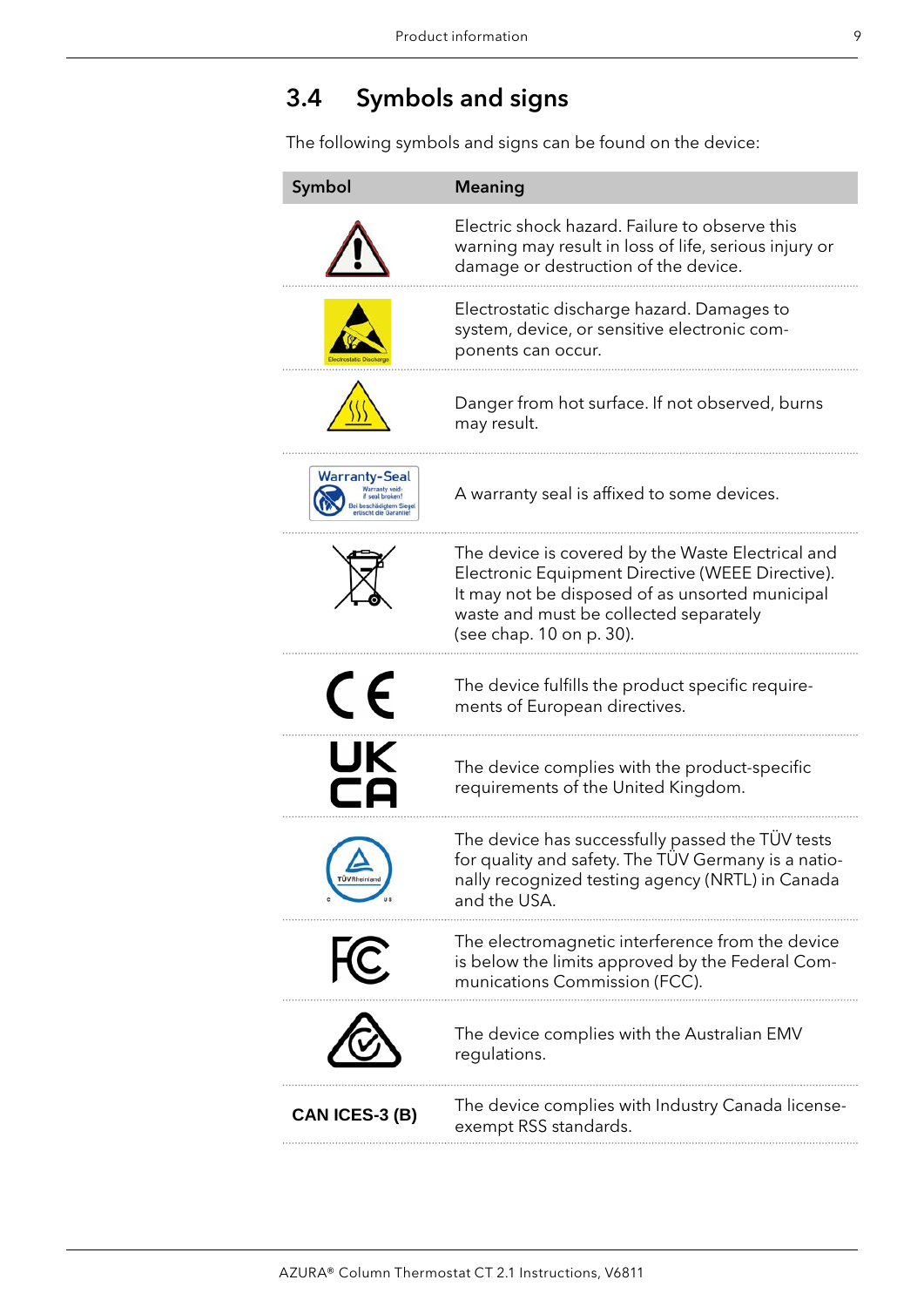#### Symbol Meaning



The device can be used for 15 years according to its intended use before there is a risk that the contained substances may escape and thereby pose a risk to the environment and health.

| 部件名称                                                | 有毒及危险物质或元素                              |                   |          |          |          |          |  |
|-----------------------------------------------------|-----------------------------------------|-------------------|----------|----------|----------|----------|--|
|                                                     | 铅                                       | 汞                 | 镉        | 铬(VI)    | 多溴联苯     | 多溴二苯醚    |  |
| 印刷电路板                                               | $\circ$                                 | $\circ$           | $\circ$  | $\circ$  | $\circ$  | $\circ$  |  |
| 机电部件                                                | $\circ$                                 | $\circ$           | $\circ$  | $\circ$  | O        | $\circ$  |  |
| 电缆和电线                                               | $\Omega$                                | $\circ$           | $\circ$  | $\Omega$ | $\Omega$ | $\Omega$ |  |
| 金属部件                                                | X                                       | $\circ$           | $\circ$  | $\circ$  | $\circ$  | $\circ$  |  |
| 塑料部件                                                | $\Omega$                                | $\Omega$          | $\Omega$ | $\Omega$ | $\Omega$ | $\Omega$ |  |
| 电池                                                  | $\circ$                                 | $\circ$           | $\circ$  | $\circ$  | $\circ$  | $\circ$  |  |
| 显示                                                  | n/a                                     | n/a               | n/a      | n/a      | n/a      | n/a      |  |
| 2006中描述的浓度极限要求。(表示部件中所有同质金属中的有毒和危险物质含量低于SJ/T 11363- | O = 表示部件中所有同质金属中的有毒和危险物质含量低于SJ/T 11363- | 2006中描述的浓度极限要求。*) |          |          |          |          |  |

X=表示部件中所有同质金属中的有毒和危险物质含量超过SJ/T 11363-2006中描述的浓度极限要求。(表示部件中所有同质金属中的有毒和危险物质含量超过SJ/T 11363-2006\*中描述的浓度极限要求。\*)

| Part Name                         | toxic and hazardous substances or elements |          |          |          |          |                            |
|-----------------------------------|--------------------------------------------|----------|----------|----------|----------|----------------------------|
|                                   | Pb                                         | Hg       | Cd       | Cr(VI)   | PBB      | PBDE                       |
| <b>PCB</b>                        | $\circ$                                    | $\circ$  | $\circ$  | $\circ$  | $\circ$  | $\circ$                    |
| Electromechanical parts           | $\Omega$                                   | $\circ$  | $\circ$  | $\circ$  | $\Omega$ | $\circ$                    |
| Cables & wires                    | $\Omega$                                   | $\Omega$ | $\Omega$ | $\Omega$ | $\Omega$ | $\Omega$                   |
| <b>Metal Parts</b>                | X                                          | $\circ$  | $\circ$  | $\circ$  | $\circ$  | $\circ$                    |
| Plastic parts                     | $\circ$                                    | $\circ$  | $\circ$  | $\circ$  | $\circ$  | $\circ$                    |
| <b>Batteries</b>                  | $\Omega$                                   | $\Omega$ | $\Omega$ | $\Omega$ | $\Omega$ | $\Omega$                   |
| Display                           | n/a                                        | n/a      | n/a      | n/a      | n/a      | n/a                        |
| and the state of the state of the | $\mathbf{r} = \mathbf{r} - \mathbf{r}$     | 1.1      | $-1$     | 1.111    |          | $\mathbf{r}$ .<br>$\cdots$ |

O = Indicates that the content of the toxic and hazardous substances in all homogenous Materials of the part is below the concentration limit requirements as described in SJ/T 11363-2006. (Indicates that the content of the toxic and hazardous substances in all homogenous Materials of the part is below the

concentration limit requirements as described in SJ/T 11363-2006.\*) X = Indicates that the content of the toxic and hazardous substances in all homogenous Materials of the part is exceeds the concentration limit requirements as described in SJ/T 11363-2006. (Indicates that the content of the toxic and hazardous substances in all homogenous Materials of the part is exceeds the concentration limit requirements as described in SJ/T 11363-2006.\*)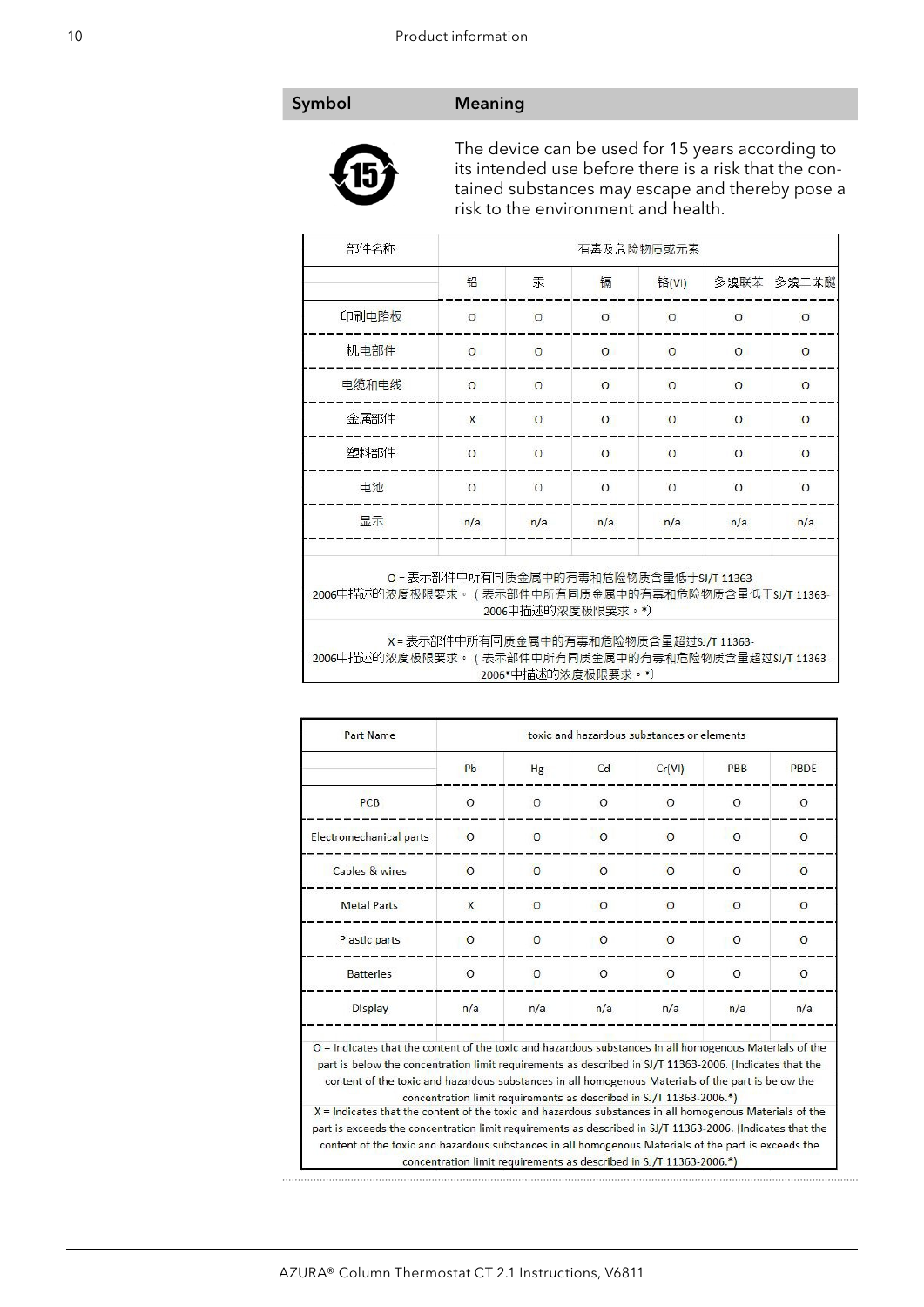# <span id="page-15-0"></span>4. Installation and initial startup

Before you determine the operation site, read the chapter "Technical Data" (see chapter 11 on page 30). There you will find all device-specific information on power supply, ambient conditions and humidity.



Note: The intended use be ensured only if the requirements for ambient conditions of the operating environment are met.

### 4.1 Unpacking

#### Process

- 1. Place the packaging in such a way that the lettering on the label is in the correct position. 2. Check the packaging, the device and the accessories for transport damage. Procedure
	- 3. Check the scope of delivery. In the event of incomplete delivery, contact Technical Support immediately.
- Keep the included packing list for repeat orders. Next steps
	- Keep the original packaging for safe storage or transportation.

### 4.2 Ambient conditions

#### 4.2.1 Operation site

Observe the following requirements for the operation site so that the measurement results are not influenced:

- Place on a firm, level and straight surface.
- Protect against direct sunlight.
- Do not expose to air drafts such as air conditioning systems.
- Do not set up the to other machines that cause floor vibrations.
- Keep from high frequency sources.
- Ensure adequate ventilation (see 4.2.3 on page12).
- <span id="page-15-1"></span>■ Avoid temperature fluctuations. (see 4.2.2 on page11)

### 4.2.2 Ambient temperature

If the ambient temperature of the device is abruptly changed (e.g. when it is installed in a cooling chamber), condensation will form inside the device and may cause damage to the device. Allow the device to acclimate for 3 h, before it is connected to the power supply and taken into operation.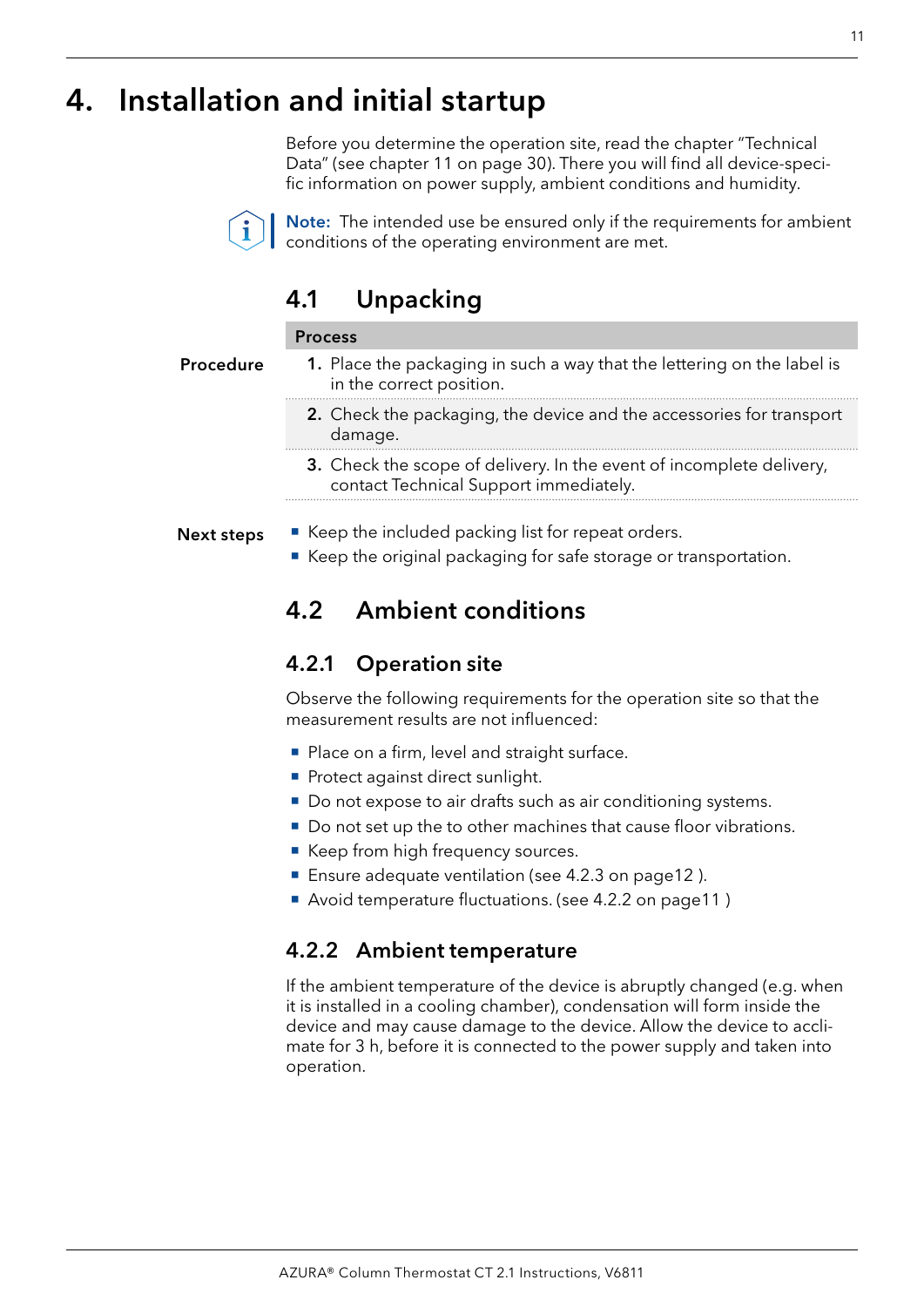#### <span id="page-16-0"></span>4.2.3 Space requirements

- <span id="page-16-1"></span>■ Make sure that the power plug on the power supply (wall socket or power strip) is always accessible, so that the device can be disconnected from the power supply.
- Ensure adequate ventilation around the device, otherwise it may overheat and malfunction:
	- Min. 5 cm distance if another device is set on one side.
	- Min. 10 cm distance if further devices are set on both sides.
	- At least 15 cm to the cooler fan on the rear.

### 4.3 Power supply

#### Power supply requirements

- Failure-free power supply: For failure-free operation, the electrical voltage must be free of fluctuations, residual currents, voltage peaks and electromagnetic interference. The device must receive sufficient voltage and reserve capacity.
- Check voltage: Only connect devices to a power supply whose voltage corresponds to the permissible voltage of the device.
- **Power consumption: The nominal power of the connected devices** must not exceed 50 % of the highest connected power capacity, since higher currents can flow briefly when the device is switched on.
- Main connection: The electrical power supply at the operation site must be connected directly to the nearest main power connection.
- Grounding: The connectors for the voltage must be grounded accordingly.

#### Power supply cables and plugs

- Original parts: For power supply, use the supplied power cable and plug to meet the specifications which are described in the chapter "Technical Data" (see chapter 11 on page 30). Detachable power cable cables are not allowed to be replaced with other cable types.
- Country-specific plugs: Before switching on the device, check whether the supplied plug is approved for your country. Overview of the device- and country-specific plug types from KNAUER: [www.knauer.net/p](https://www.knauer.net/Dokumente/accessories_and_spare_parts/hplc_accessories/manuals/V1662_Overview_powerplugs_interfaces_EN.pdf)lugs
- **Power strips: If several devices are connected to one power strip, al**ways consider the maximum power consumption of each device.
- Access to power supply: Make sure that the power plug on the power supply (wall socket or power strip) is always accessible, so that the device can be disconnected easily from the power supply.
- Damaged power supply cables and plugs: For safety reasons, damaged or faulty cables and plugs must not be used to connect the device to the power supply. Replace defective cables and plugs only with KNAUER accessories.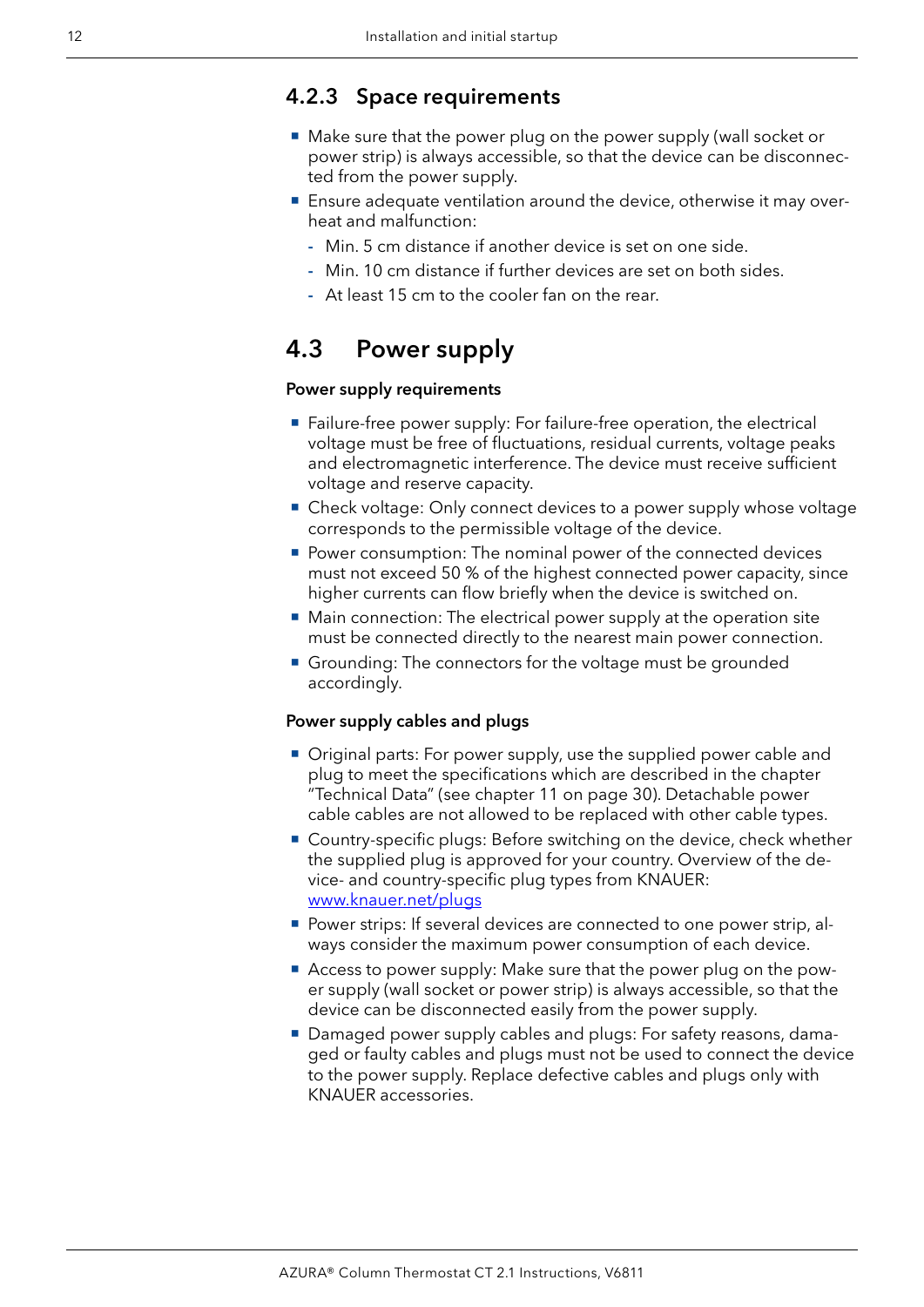### <span id="page-17-1"></span>4.4 Computer control

<span id="page-17-0"></span>

Note: HPLC devices from KNAUER only work with IP addresses, which have been assigned by IPv4. IPv6 is not supported.

This chapter describes how to set up a chromatography system in a local area network (LAN) and how a network administrator can integrate this LAN into your company network. The description applies to the operating system Windows® and all conventional routers.



Note: When using PurityChrom®, static IP addresses are needed [\(see chapter 4.4 on page 13\)](#page-17-1).

### 4.4.1 Setting up LAN

<span id="page-17-2"></span>To set up a LAN, we recommend to use a router. That means the following steps are required:

|                      | <b>Process</b>                                                                                                                                                                                                                                          |  |  |  |  |
|----------------------|---------------------------------------------------------------------------------------------------------------------------------------------------------------------------------------------------------------------------------------------------------|--|--|--|--|
| Procedure            | 1. On the computer, go to the control panel and check the LAN<br>properties.                                                                                                                                                                            |  |  |  |  |
|                      | 2. Hook up the router to the devices and the computer.                                                                                                                                                                                                  |  |  |  |  |
|                      | 3. Set up the router for the computer network.                                                                                                                                                                                                          |  |  |  |  |
|                      | 4. Install the chromatography software.                                                                                                                                                                                                                 |  |  |  |  |
|                      | 5. Switch on the device and run the chromatography software.                                                                                                                                                                                            |  |  |  |  |
| <b>Next steps</b>    | Configure LAN properties (see section 4.4.2).                                                                                                                                                                                                           |  |  |  |  |
|                      | 4.4.2 Configuring LAN settings                                                                                                                                                                                                                          |  |  |  |  |
|                      | The LAN uses only one server (which is normally the router) from that the<br>devices automatically receive their IP address.                                                                                                                            |  |  |  |  |
| <b>Prerequisites</b> | In Windows, power saving, hibernation, standby, and screen saver<br>must be deactivated.<br>Applies to all LAN devices: Disable the setting for the network adapter<br>in Device Manager "Allow the computer to turn off this device to save<br>power". |  |  |  |  |
|                      | <b>Process</b>                                                                                                                                                                                                                                          |  |  |  |  |
| Procedure            | 1. In Windows, open <network and="" center="" sharing="">.</network>                                                                                                                                                                                    |  |  |  |  |
|                      | 2. Double-click on <lan connection="">.</lan>                                                                                                                                                                                                           |  |  |  |  |
|                      | 3. Click on the button <properties>.</properties>                                                                                                                                                                                                       |  |  |  |  |
|                      | 4. Select <internet (tcp="" 4="" ipv4)="" protocol="" version="">.</internet>                                                                                                                                                                           |  |  |  |  |
|                      | 5. Click on the button <properties>.</properties>                                                                                                                                                                                                       |  |  |  |  |
|                      | 6. Check the settings in the tab <general>. The correct settings for<br/>the DHCP client are:<br/>a) Obtain an IP address automatically<br/>b) Obtain DNS server address automatically</general>                                                        |  |  |  |  |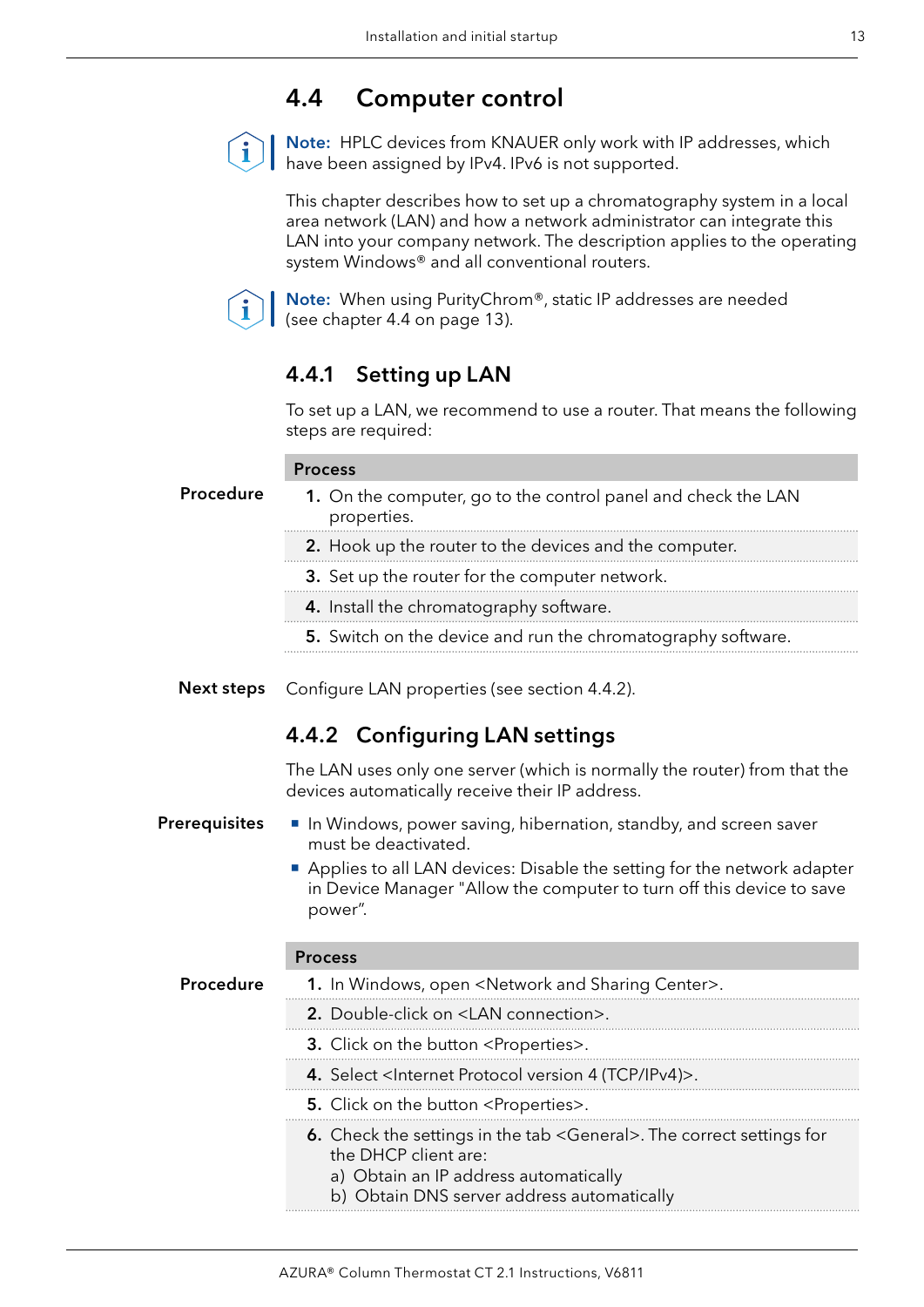#### Process

<span id="page-18-1"></span>7. Click on the button <OK>.

<span id="page-18-0"></span>Connect devices (see section [4.4.3\)](#page-18-1). Next steps

#### 4.4.3 Connecting devices with LAN

A router  $(2)$  has several LAN ports  $(3)$  and one WAN port  $(4)$  that can be used to integrate the LAN into a wide area network (WAN), e.g. a company network or the Internet. In contrast, the LAN ports serve to set up a network from devices  $(1)$  and a computer  $(5)$ . To avoid interference, we recommend operating the chromatography system separately from the company network.



Note: You will find patch cables for each device and the router in the accessories kit. To connect the router to a LAN, an additional patch cable is required, which is not supplied within the scope of delivery.



- 2 Router
- 3LAN ports
- 4WAN/Internet connection
- 5Computer



- The computer is switched off. Prerequisites
	- **There is a patch cable for each device and the computer.**

#### Process

Procedure

- 1. Use the patch cable to connect the router and the computer. Repeat this step to connect all devices.
	- 2. With additional patch cables, connect all devices individually with the router.
	- 3. Use the power supply to connect the router to the mains power system.
- Set the router properties (see section [4.4.4](#page-18-2)). Next steps

#### 4.4.4 Configuring the router

<span id="page-18-2"></span>The router is preset at the factory. Information about address, user name and password is noted in the router manual: www.knauer.net/router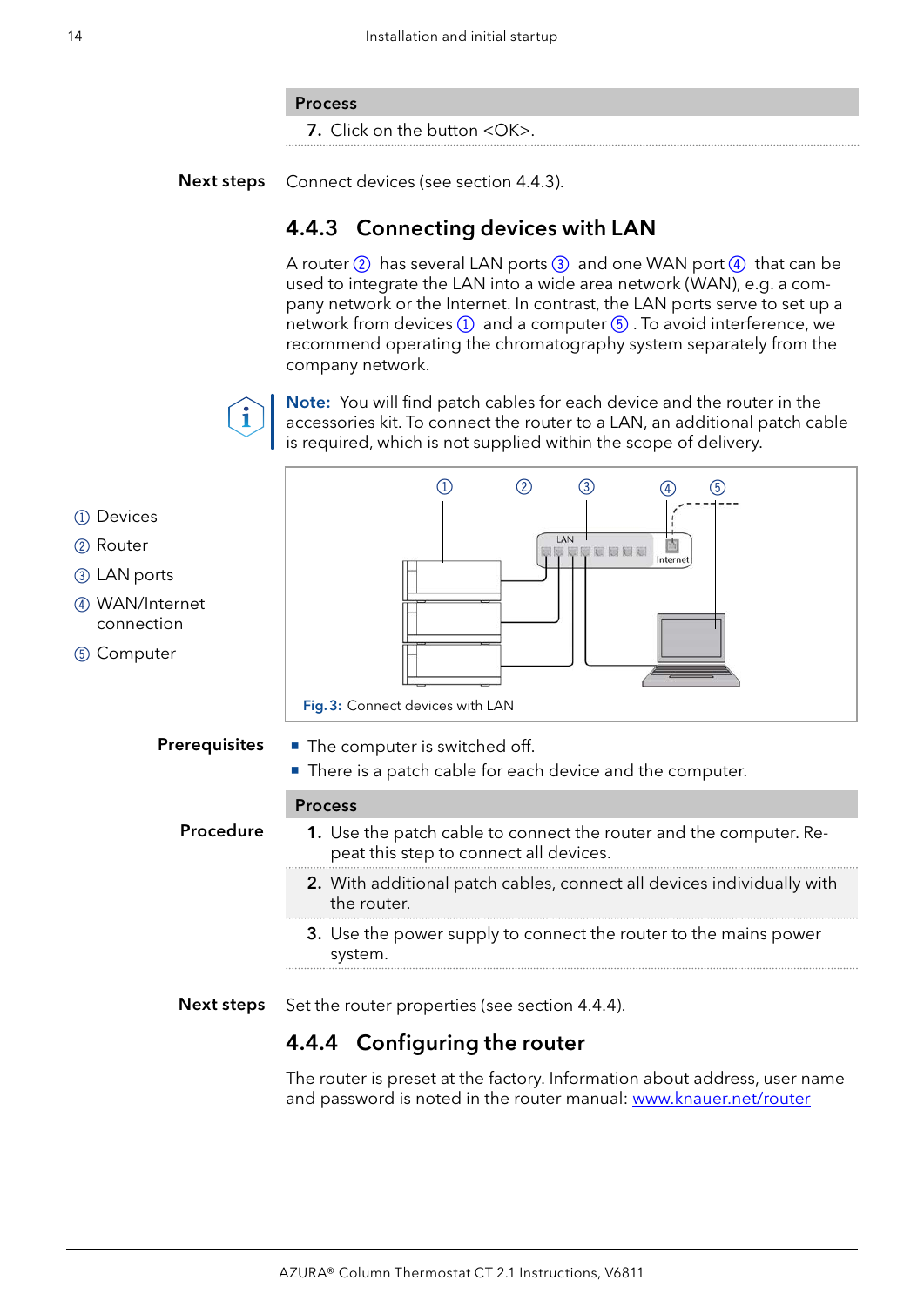<span id="page-19-0"></span>

|               | <b>Process</b>                                                                                                                                                                                                                                                                                                                                                                                                                                                                                                                 |
|---------------|--------------------------------------------------------------------------------------------------------------------------------------------------------------------------------------------------------------------------------------------------------------------------------------------------------------------------------------------------------------------------------------------------------------------------------------------------------------------------------------------------------------------------------|
| Procedure     | 1. To open the router configuration, start your Internet browser and<br>enter the IP address (does not apply for all routers).                                                                                                                                                                                                                                                                                                                                                                                                 |
|               | 2. Enter user name and password.                                                                                                                                                                                                                                                                                                                                                                                                                                                                                               |
|               | 3. Configure the router as DHCP server.                                                                                                                                                                                                                                                                                                                                                                                                                                                                                        |
|               | 4. In the router configuration, check the IP address range and make<br>changes if necessary.                                                                                                                                                                                                                                                                                                                                                                                                                                   |
|               | <b>Note:</b> If the IP address range has been changed, it is essential to note<br>this information on the router.                                                                                                                                                                                                                                                                                                                                                                                                              |
| <b>Result</b> | Once the router has assigned IP addresses to all devices, the chromato-<br>graphy software can be used to remotely control the system.                                                                                                                                                                                                                                                                                                                                                                                         |
|               | Integrating LAN into the company network<br>4.4.5                                                                                                                                                                                                                                                                                                                                                                                                                                                                              |
|               | A network administrator can integrate the LAN into your company net-<br>work. In this case you use the WAN port of the router.                                                                                                                                                                                                                                                                                                                                                                                                 |
| Prerequisites | ■ There is a patch cable for the connection.                                                                                                                                                                                                                                                                                                                                                                                                                                                                                   |
|               | <b>Process</b>                                                                                                                                                                                                                                                                                                                                                                                                                                                                                                                 |
| Procedure     | 1. Make sure that there is no overlap between the IP addresses of the<br>router and the corporate network.                                                                                                                                                                                                                                                                                                                                                                                                                     |
|               | 2. In case of an overlap, change the IP address range of the router.                                                                                                                                                                                                                                                                                                                                                                                                                                                           |
|               | 3. Use the patch cable to connect the router WAN port to the compa-<br>ny network.                                                                                                                                                                                                                                                                                                                                                                                                                                             |
|               | 4. Restart all devices, including the computer.                                                                                                                                                                                                                                                                                                                                                                                                                                                                                |
| Result        | The LAN is now integrated into the company network.                                                                                                                                                                                                                                                                                                                                                                                                                                                                            |
|               | 4.4.6 Controlling several systems separately in LAN                                                                                                                                                                                                                                                                                                                                                                                                                                                                            |
|               | Devices connected to a LAN communicate through ports, which are part<br>of the IP address. If more than one chromatography systems are connec-<br>ted to the same LAN and you plan on controlling them separately, you<br>can use different ports to avoid interference. Therefore, the port number<br>for each device must be changed and this same number must be entered<br>into the device configuration of the chromatography software. We recom-<br>mend to use the same port number for all devices in the same system. |
|               | Note: The port is set to 10001 at the factory. You must use the same num-<br>bers in the device configuration of the chromatography software as in the<br>device, otherwise the connection fails.                                                                                                                                                                                                                                                                                                                              |
|               | <b>Process</b>                                                                                                                                                                                                                                                                                                                                                                                                                                                                                                                 |
| Procedure     | 1. Find out port number and change it on the device.                                                                                                                                                                                                                                                                                                                                                                                                                                                                           |
|               | 2. Enter the port number in the chromatography software.                                                                                                                                                                                                                                                                                                                                                                                                                                                                       |
|               |                                                                                                                                                                                                                                                                                                                                                                                                                                                                                                                                |

Result The connection is established.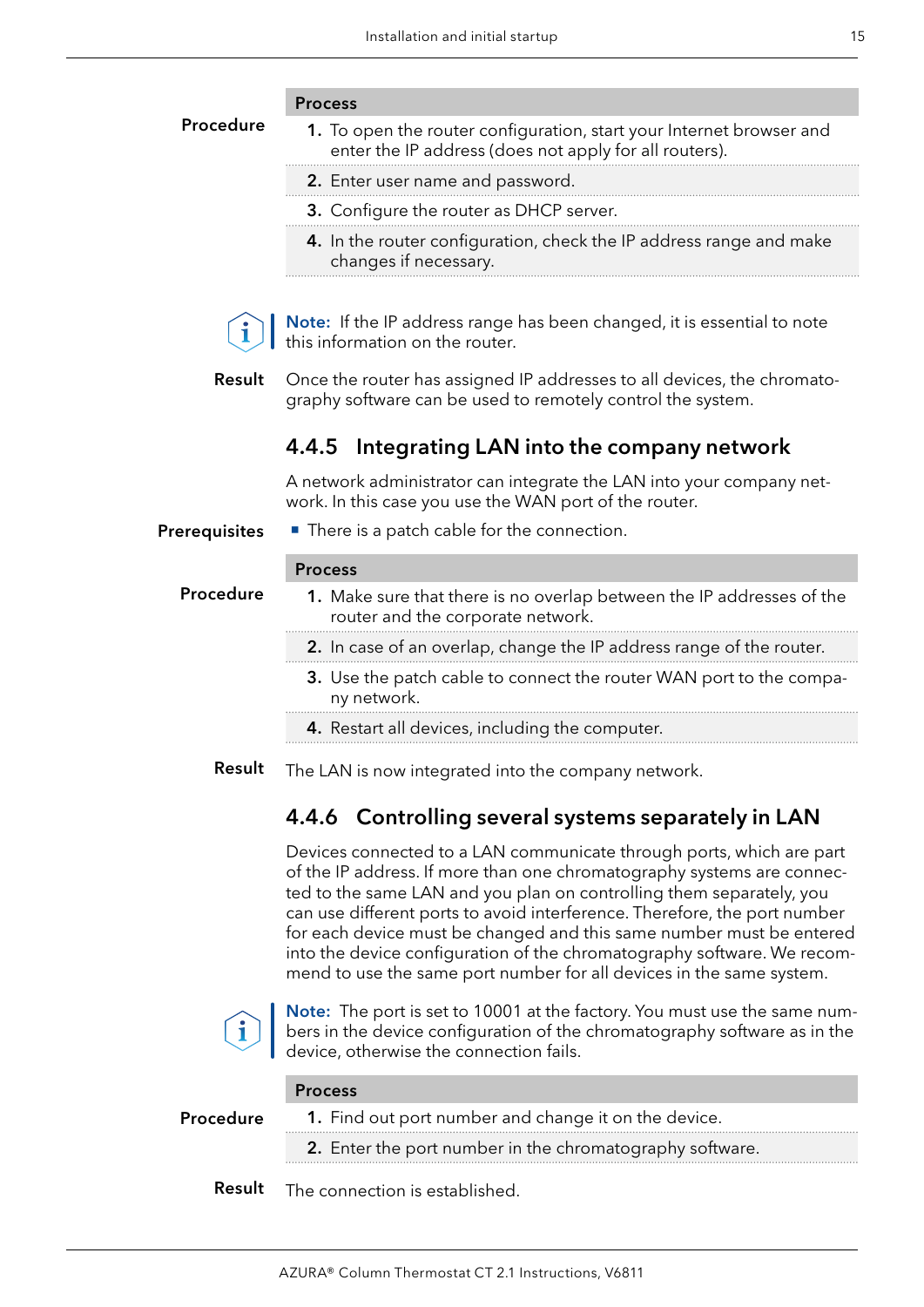### 4.5 Setting IP addresses via software



Note: Check the IT security standards for your lab before intervening in the LAN settings.

#### <span id="page-20-0"></span>PurityChrom®

Static IP addresses are required to run certain chromatography software, e.g. Purity Chrom®. For a comprehensive overview on how to set static IP addresses for PurityChrom®, refer to the document "PurityChrom® Installation Guide" on the PurityChrom® installation CD.

For Mobile Control and Firmware Wizard, it is possible to set a fixed (static) or dynamic (DHCP) IP address via software.

#### 4.5.1 Mobile Control: Setting a static IP address



Note: The device is preset to a dynamic address (DHCP). To ensure a constant LAN connection between the chromatography software and the instrument, we recommend switching the instrument to a static IP address for certain applications. More information about LAN settings can be found in the Mobile Control Software Instructions in the chapter "Device Settings" (document no. V6851).

#### **Prerequisites**

- The device is switched on.
- **Mobile Control is installed and running.**
- The connection between Mobile Control and the device has been established.

#### **Procedure**

**Process** 

| 1) IP address mode<br>2 Text box for IP<br>address | Network settings<br>Port<br><b>DHCP</b><br>$\bullet$ Static | 10001<br>$\left(1\right)$                                       |
|----------------------------------------------------|-------------------------------------------------------------|-----------------------------------------------------------------|
| 3 Text field for subnet<br>mask/gateway            | <b>IP Address</b><br><b>Subnet Mask</b><br>Gateway          | 192.168.1.101<br>$\rm(2)$<br>255.255.255.0<br>(3)<br>192.168.1. |
|                                                    | Fig. 4: Network settings for static IP address              |                                                                 |

The device is now accessible via the static IP address. Result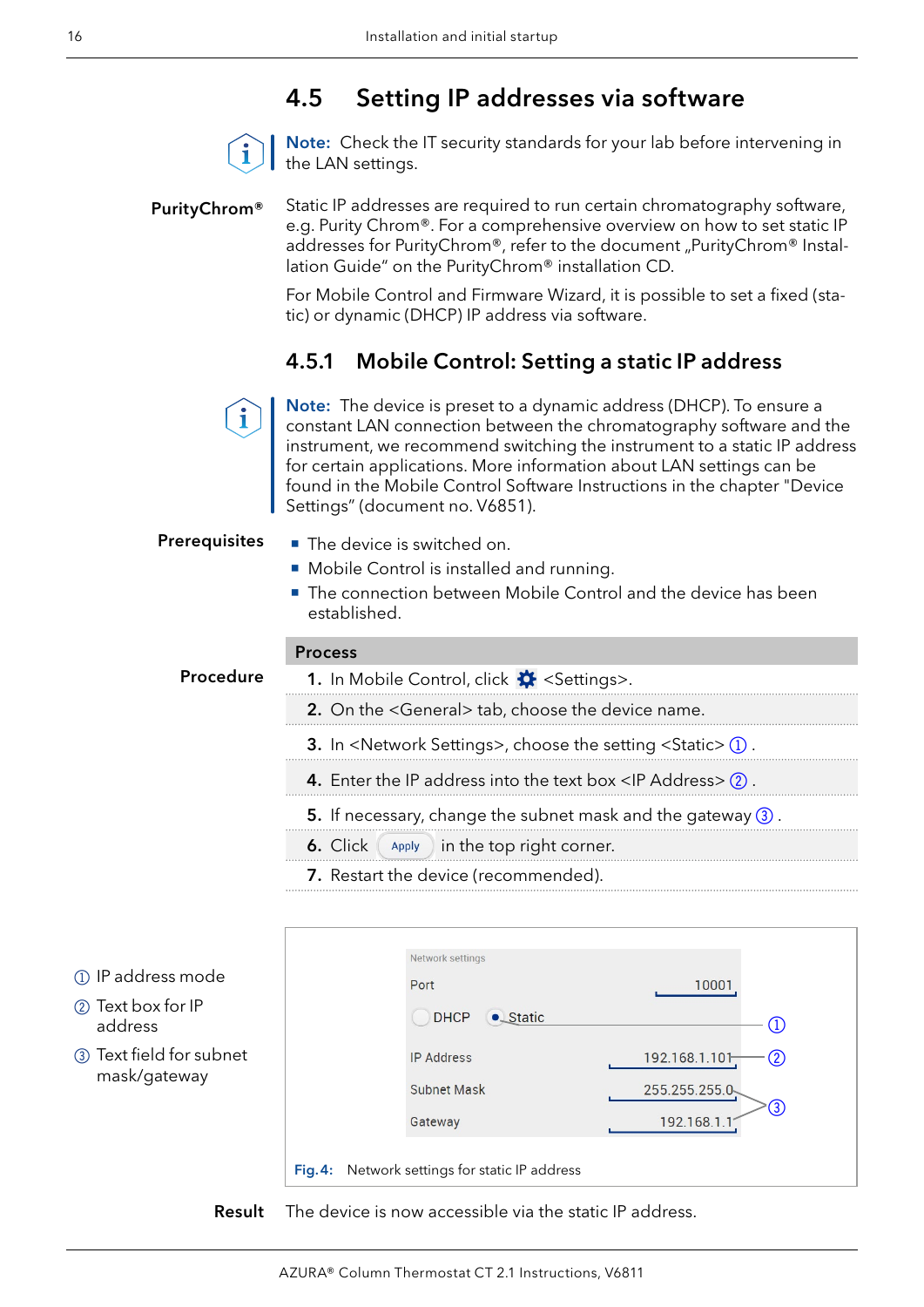### 4.5.2 Mobile Control: Setting a dynamic IP address via device name

<span id="page-21-0"></span>Prerequisites

- The device is switched on.
- **Mobile Control is installed and running.**
- The connection between Mobile Control and the device has been established.

#### Process

Procedure

| 2. On the <general> tab, choose the device.</general> |
|-------------------------------------------------------|
|                                                       |

- 3. In <Network Settings>, choose the setting <DHCP>  $\textcircled{\scriptsize{1}}$ .
- 4. Click  $\left($  Apply ) in the top right corner.

1. In Mobile Control, click  $\mathbf{\ddot{X}}$  <Settings>.

5. Restart the device (recommended).

#### 1IP address mode



The device is now accessible via a dynamic IP address. Result

### 4.5.3 Mobile Control: Setting a dynamic IP address via device serial number

#### ■ The device is switched on. **Prerequisites**

- **Mobile Control is installed and running.**
- The connection between Mobile Control and the device has been established.

|           | <b>Process</b>                                                                                                                     |
|-----------|------------------------------------------------------------------------------------------------------------------------------------|
| Procedure | 1. In Mobile Control, click $\bigstar$ <settings>.</settings>                                                                      |
|           | 2. In <network settings="">, click <reset>. The windows <reset com-<br="">munication settings&gt; opens.</reset></reset></network> |
|           | 3. Enter the serial number of the device into the text field.                                                                      |
|           | 4. Click < OK>. The device is now reset to default settings.                                                                       |
|           | <b>5.</b> Restart the device (recommended).                                                                                        |
|           |                                                                                                                                    |

Result The device is now accessible via a dynamic IP address.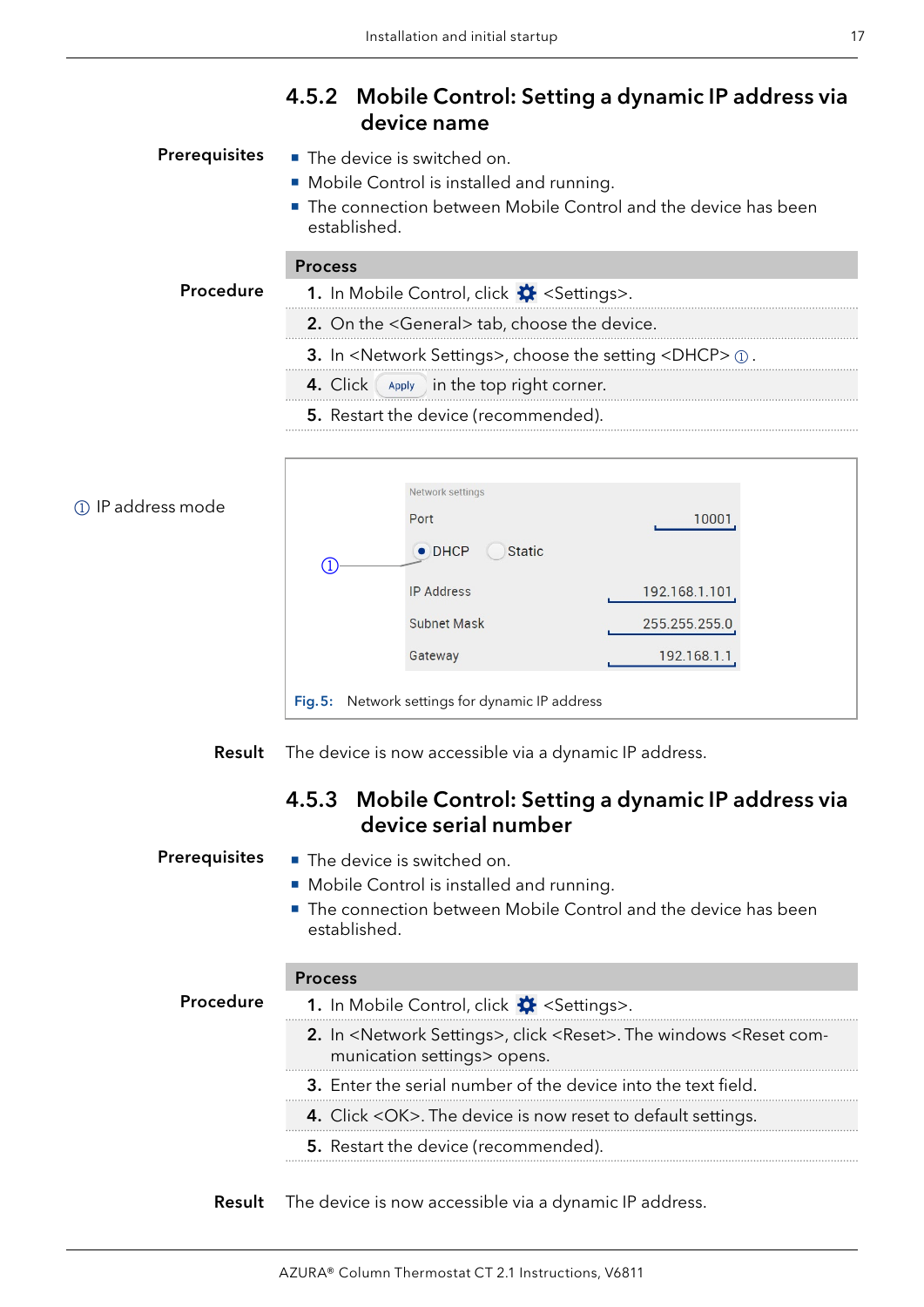<span id="page-22-0"></span>

|          | <b>Settings</b>               | <b>Reset communication settings</b>           | Cancel<br>Apply                        |
|----------|-------------------------------|-----------------------------------------------|----------------------------------------|
|          |                               | Enter Serial Number of the instrument         |                                        |
|          | General                       | to set communication settings to<br>defaults. | Realtek RTL8723BS Wireless LAN 802.11. |
| 晶        | <b>Network Settings</b>       |                                               | 10001                                  |
|          | Preferences                   | FOD141210012<br>S/N                           | DHCP                                   |
| q        | About                         | Cancel                                        | 172.16.6.131                           |
| ö        | Instruments                   | ok,<br><b>WINNARD AND LESSANS</b>             | 255.255.0.0                            |
| $\equiv$ |                               | Gateway                                       | 172.16.6.1                             |
|          | Detector UVD 2.1L<br>$\Omega$ | <b>LAN Settings</b>                           | Reset                                  |
|          | X Assistant ASM 2.1L          |                                               |                                        |

### 4.5.4 Firmware Wizard: Setting a static IP address

Note: More information about LAN settings can be found in the Mobile  $\ddot{\mathbf{1}}$ Control Software Instructions in the chapter "Firmware Wizard" (document no. V6851).

|                                                   | Device connection settings<br>×                                                                                                                                                                                                    |  |  |
|---------------------------------------------------|------------------------------------------------------------------------------------------------------------------------------------------------------------------------------------------------------------------------------------|--|--|
| 1) Text box for serial<br>number of the<br>device | Target device serial number:<br>(1)                                                                                                                                                                                                |  |  |
| 2 Setting IP address<br>manually                  | ◉ Obtain an IP address automatically<br>◯ Use the following IP address:-<br>$\circled{2}$                                                                                                                                          |  |  |
| 3 Text box for IP<br>address                      | IP address:<br>3                                                                                                                                                                                                                   |  |  |
| 4) Text box for subnet<br>mask & gateway          | Subnet mask:<br>4<br>Default gateway:                                                                                                                                                                                              |  |  |
| 5 Confirm changes                                 | Reset Conn. Settings<br>$\circledS$<br>Cancel<br>Fig.7: Network settings in Firmware Wizard:                                                                                                                                       |  |  |
| <b>Prerequisites</b>                              | • The device is switched on.<br>Firmware Wizard is installed and running.<br>The connection between Firmware Wizard and the device has been<br>established.                                                                        |  |  |
| <b>Process</b>                                    |                                                                                                                                                                                                                                    |  |  |
| Procedure                                         | 1. In Firmware Wizard, click <reset lan="" settings="">.</reset>                                                                                                                                                                   |  |  |
|                                                   | 2. The window <device connection="" settings=""> opens. Enter serial<br/>number of the device into the text field <target device="" num-<br="" serial=""><math>ber</math> <math>\geq</math> <math>\Omega</math>.</target></device> |  |  |
|                                                   | 3. Select option <use address="" following="" ip="" the=""> 2.</use>                                                                                                                                                               |  |  |
|                                                   |                                                                                                                                                                                                                                    |  |  |

r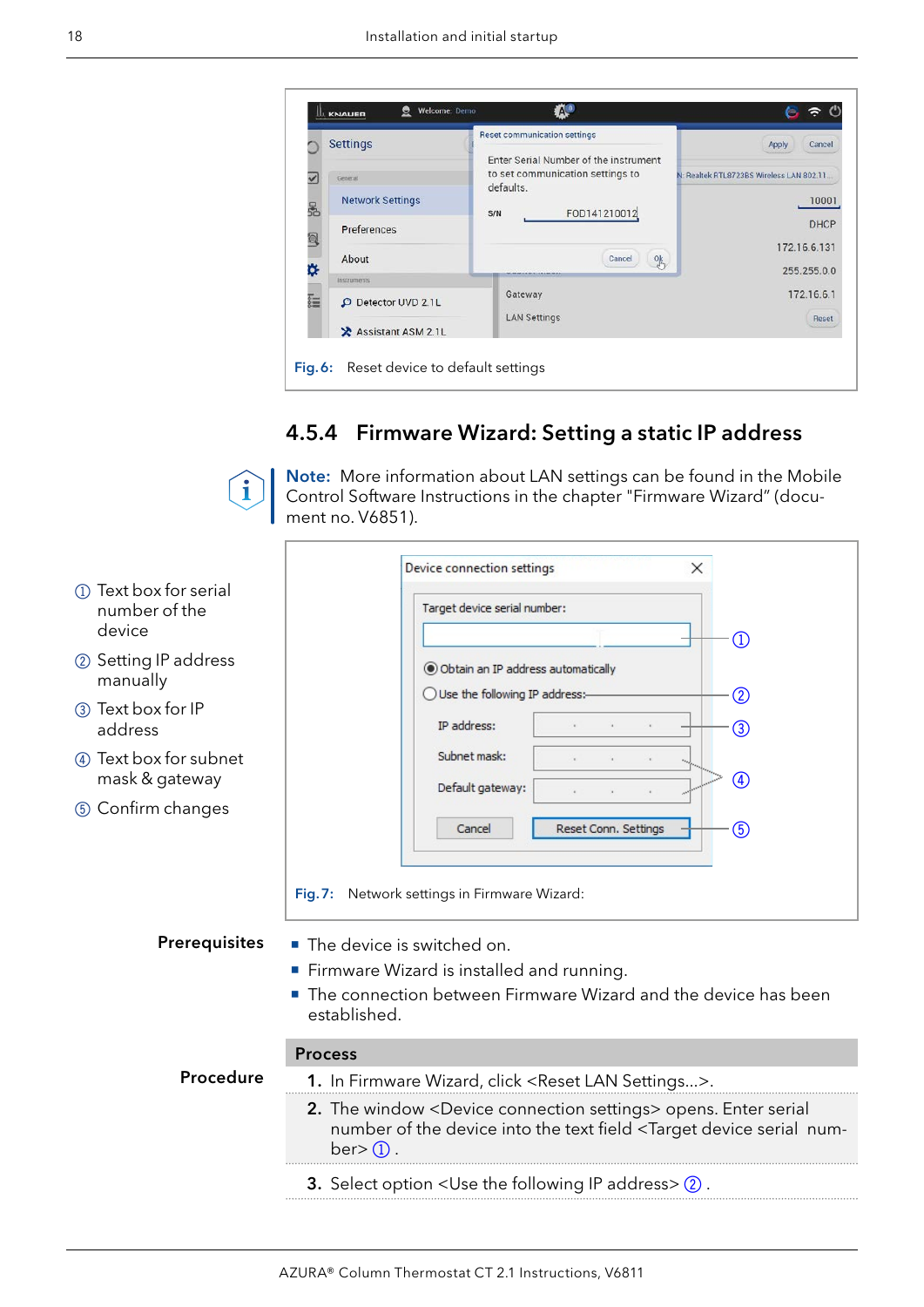#### <span id="page-23-0"></span>Process

- **4.** Enter the IP address into the text field  $\langle$  IP address $\rangle$  3.
- 5. Optionally, adjust subnet mask and gateway  $\overline{4}$ .
- 6. Click <Reset Conn. Settings>  $\textcircled{\scriptsize{5}}$  to accept changes.
- 7. Restart the device (recommended).
- The device is now accessible via the static IP address. Result

#### 4.5.5 Firmware Wizard: Setting a dynamic IP address

| <b>Prerequisites</b> | ■ The device is switched on.<br>Firmware Wizard is installed and running.                                                                                                                                                       |
|----------------------|---------------------------------------------------------------------------------------------------------------------------------------------------------------------------------------------------------------------------------|
|                      | <b>Process</b>                                                                                                                                                                                                                  |
| <b>Procedure</b>     | 1. In Firmware Wizard, cleck <reset lan="" settings="">.</reset>                                                                                                                                                                |
|                      | 2. The window <device connection="" settings=""> opens. Enter MAC<br/>adress of the device into the text field <target device="" num-<br="" serial=""><math>ber</math> <math>\geq</math> <math>\Omega</math>.</target></device> |
|                      | <b>3.</b> Select option < Obtain an IP address automatically $\geq$ 2.                                                                                                                                                          |
|                      | 4. Click <reset conn.="" settings=""> 5 to accept changes.</reset>                                                                                                                                                              |
|                      | <b>5.</b> Restart the device (recommended).                                                                                                                                                                                     |
|                      |                                                                                                                                                                                                                                 |

**Result** The device is now accessible via a dynamic IP address.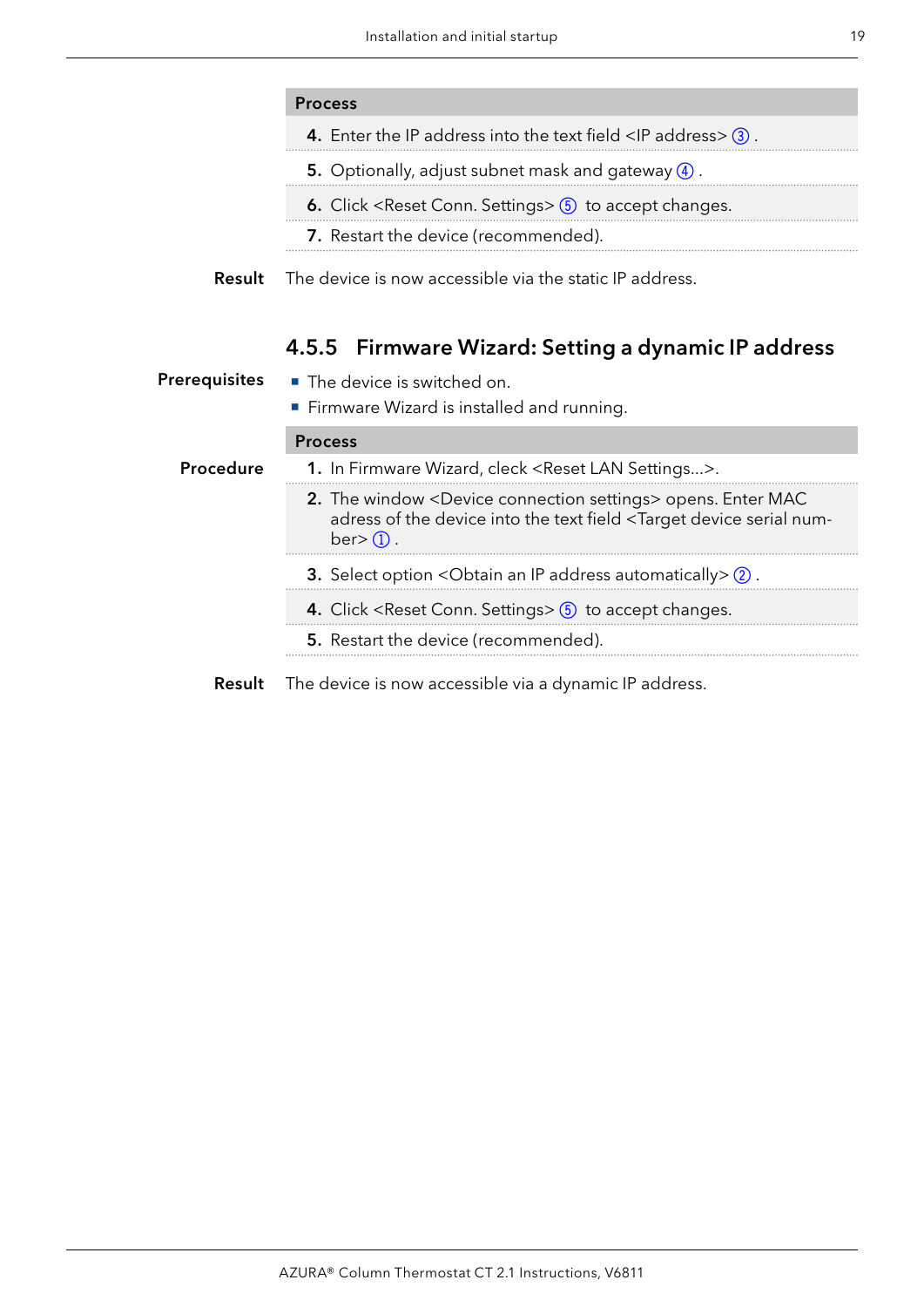### <span id="page-24-0"></span>4.6 Installing cartridge for eluent pre-tempering

A cartridge can be purchased as an option for the eluent pre-temper. The cartridge allows you to control the eluent tempering to the temperature of the thermostat before entering the column. This prevents a temperature gradient on the column and thus increases the reproducibility and separation efficiency.



Note: It is recommended to pre-temper the eluent to flow rates for more than 500 µl/min and temperatures above 50°C.

The cartridge for the pre-column tempering is mounted with two screws at the top in the thermostat interior.

- The device is switched off. **Prerequisites** 
	- **Power plug is pulled.**

Allen screwdriver, size 2.5 Tools

|           | <b>Process</b>                                                                                                                                                                        | <b>Figure</b>               |
|-----------|---------------------------------------------------------------------------------------------------------------------------------------------------------------------------------------|-----------------------------|
| Procedure | <b>1.</b> Tighten the cartridge $\mathbb{O}$ with<br>two screws $(2)$ .                                                                                                               |                             |
|           | 2. Connect one of the two capil-<br>laries of the precolumn tem-<br>pering 3 to the autosampler<br>or the manual injection valve.<br>3. Connect the column to the<br>other capillary. | Fig. 8: Precolumn tempering |
|           |                                                                                                                                                                                       |                             |

### 4.6.1 Mounting column to precolumn tempering

If no column selection valve is installed, the separation column is connected directly to the precolumn tempering.

#### **AWARNING**

#### Hot surface

Danger of burns from 185 °F ( 85 °C) hot surfaces in the column compartment.

**→ Wear protective gloves.** 

Note: Max. one separating column can be connected to the precolumn tempering.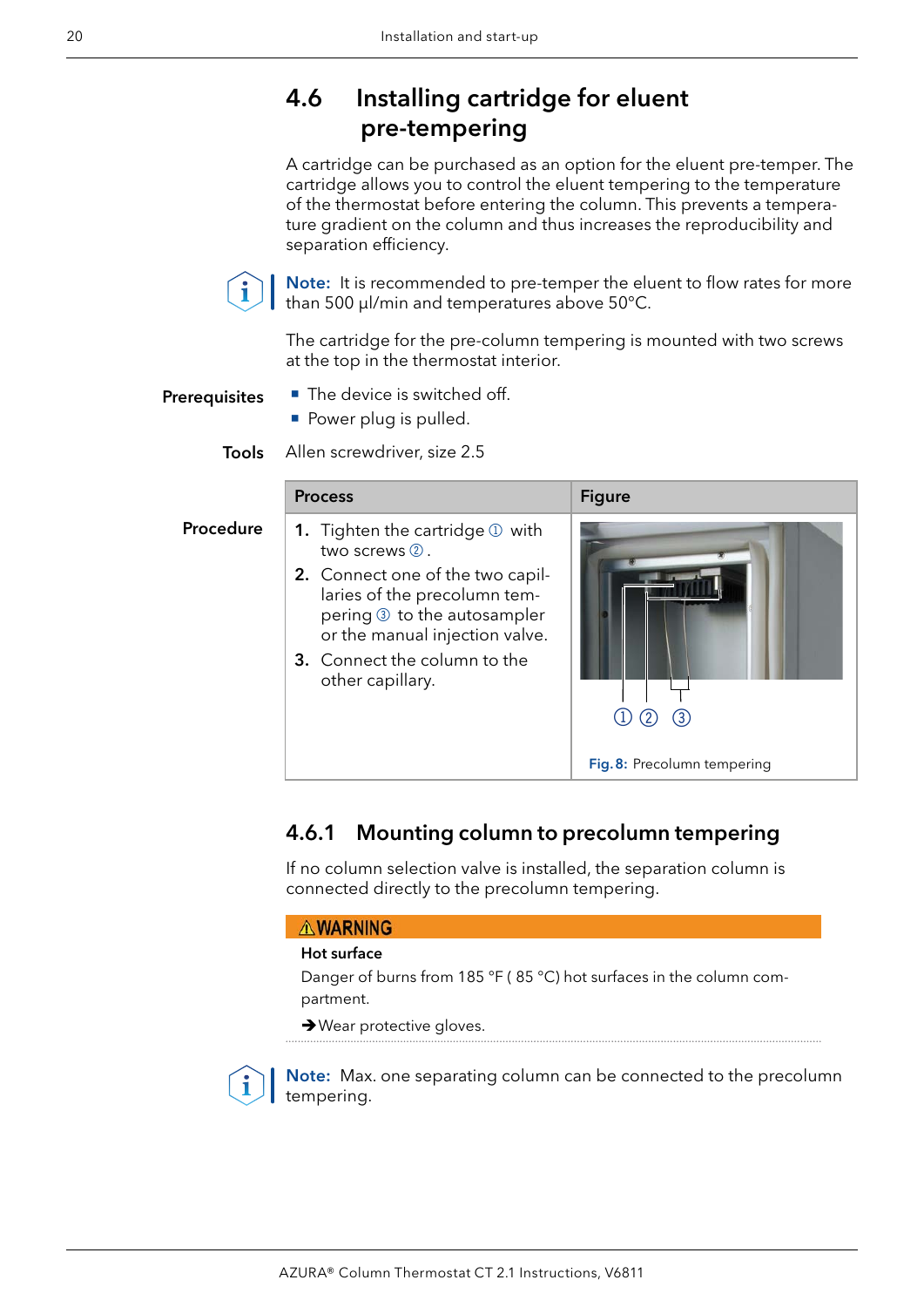### <span id="page-25-0"></span>4.7 Capillary guide

i

If a capillary is led up and out of the thermostat interior, make sure to use the provided cut-out. This is particularly to be observed with an installed cartridge for eluent pre-tempering.

The cut-out ensures that the capillary is not bent and damaged when closing the door. For the same reason, capillaries may not be led down and out of the interior of the CT 2.1.



Note: When installing multiple columns, check the distribution of the column labels. Several labels directly in front of the fan can lead to a disturbance of air circulation.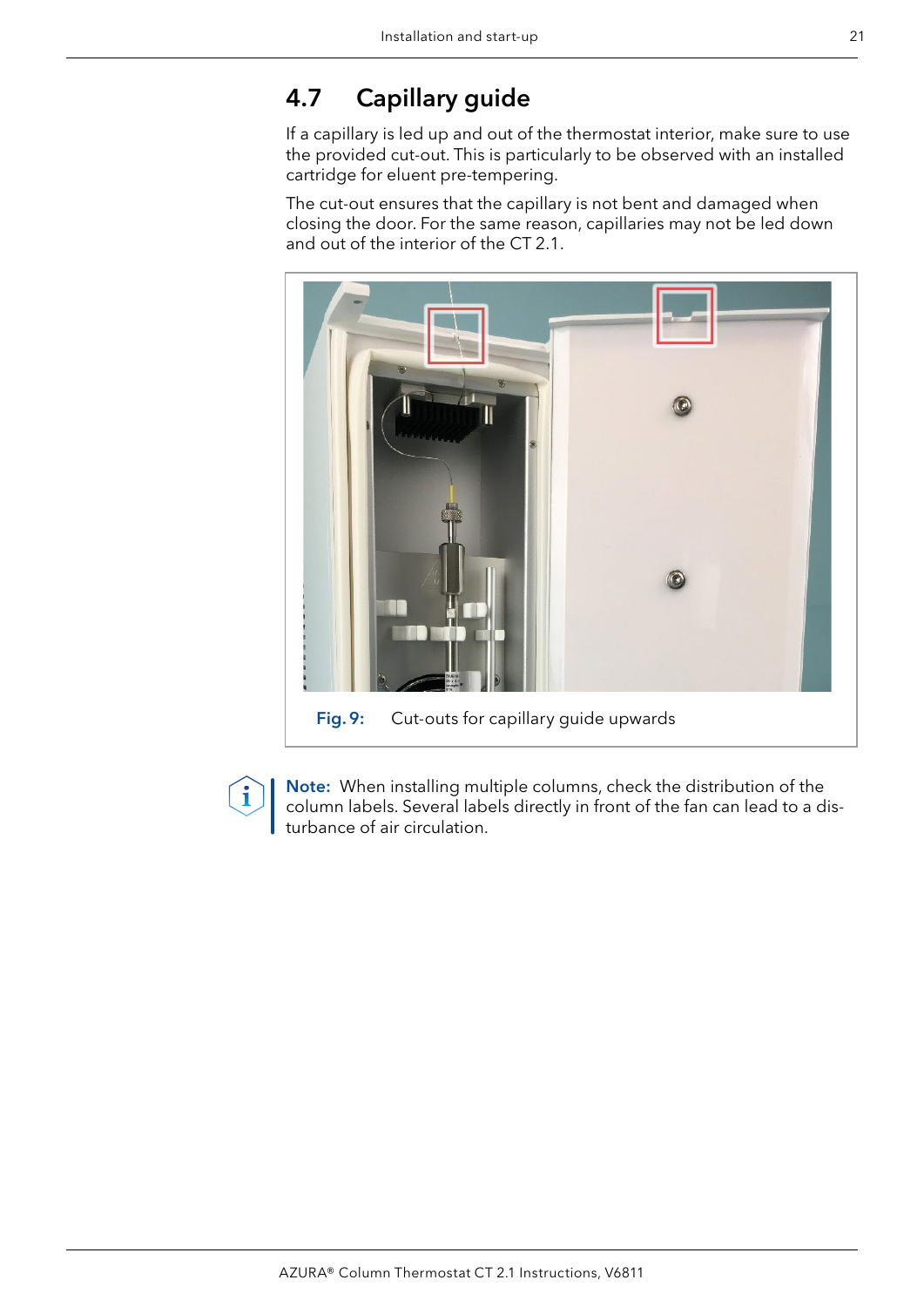# <span id="page-26-0"></span>5. Operation

### 5.1 Initial start-up

Use this checklist to determine whether the device is ready for initial start-up:

- Device is positioned in the correct location.
- The power plug has been connected.

If the device is part of a HPLC system, you should note the following:

- The network connection to the router is established
- The chromatography software has been installed by KNAUER or a company authorized by KNAUER.

### 5.2 Switching on

The installation has been completed. **Prerequisites** 

#### **AWARNING**

#### Burns

- An overconcentration of organic solvents may lead to explosions.
- $\rightarrow$  Check the tighness of all fittings before using organic solvents.

#### **NOTICE**

#### **Device defect**

Changes of the environmental temperature cause condensation inside the device.

- Allow device to acclimate for 3 h before connecting to power supply and taking into operation.
- 1. Connect the power cable of the device to the power supply. Procedure
	- 2. Turn the power switch on.
	- 3. Set the desired temperature with the chromatography software or the control unit.
	- When the thermostat is not in operation, the heating and cooling elements are switched off. After about 4-5 minutes, the fan in the interior will also be stopped after the operation. The power consumption is reduced to the external fan and the power supply of the controller. **Standby**

### 5.3 Control with chromatography software

The device must be connected via LAN to a computer to control it with the software Chromeleon<sup>™</sup>, Purity Chrom® or Mobile Control.

A detailed description how to operate the chromatography software is found in the respective instructions.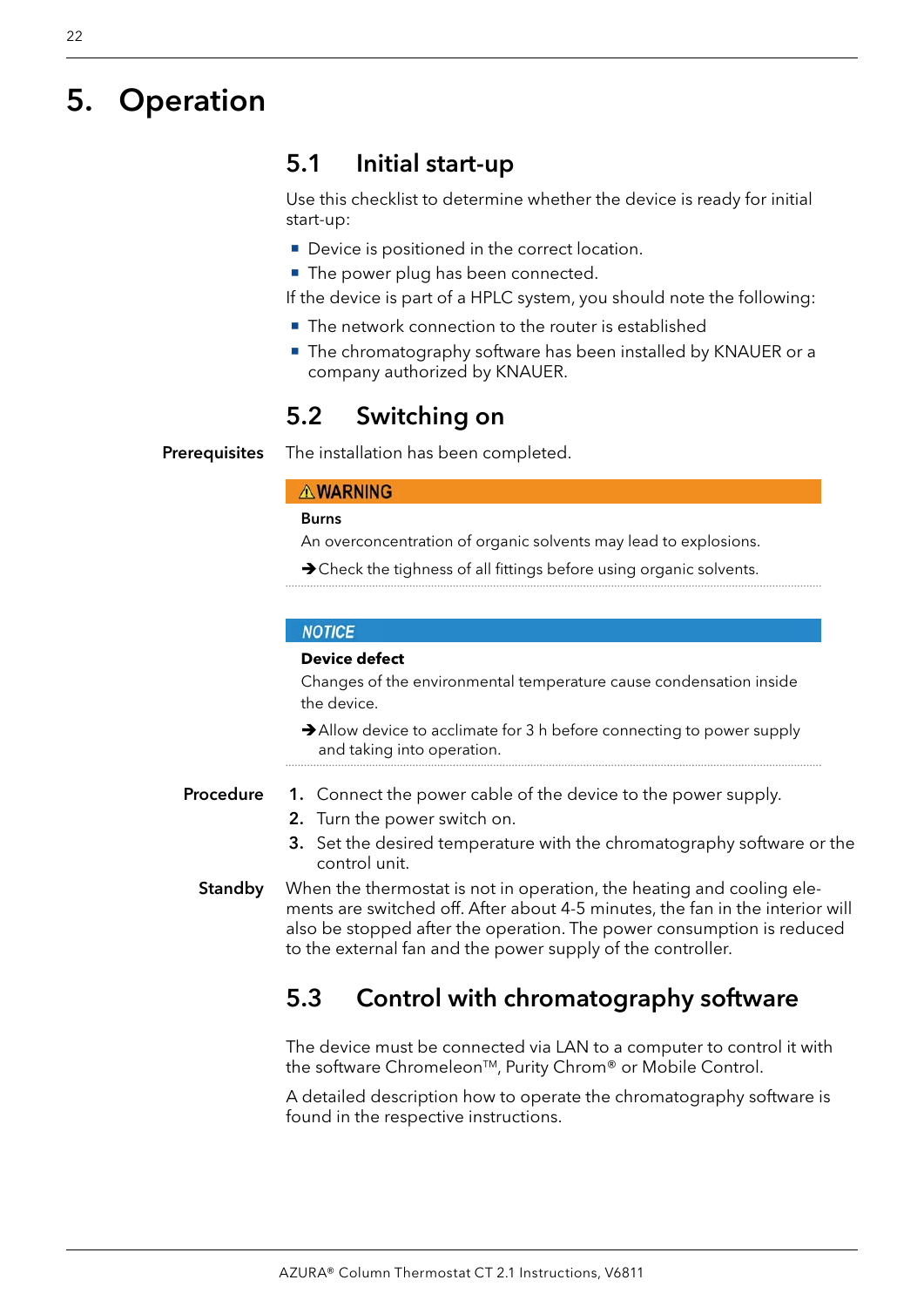# <span id="page-27-0"></span>6. Functionality tests

Note: Standard processes regarding IQ ans OQ in single devices may be handled differently in individual cases.

### 6.1 Installation Qualification (IQ)

The customer may request the Installation Qualification, which is free of charge. In case of a request, the Technical Support of KNAUER or from a provider authorized by KNAUER performs this functionality test during the installation.

The Installation Qualification is a standardized document that includes the following:

- confirmation of flawless condition at delivery
- check if the delivery is complete
- certification on the functionality of the device

### 6.2 Operation Qualification (OQ)

The Operation Qualification includes an extensive functionality test according to KNAUER standard OQ documents. The Operation Qualification is a standardized document and free of charge. It is not part of the delivery. Please contact the Technical Support in case of request.

The Operation Qualification includes the following:

- definition of customer requirements and acceptance terms
- documentation on device specifications
- **device functionality check at installation site**
- To make sure that the device operates within the specified range, you should test the device regularly. The test intervals depend on the usage of the device. Test Intervals
	- The test can be carried out either by the Technical Support of KNAUER or from a provider authorized by KNAUER (for a fee). Execution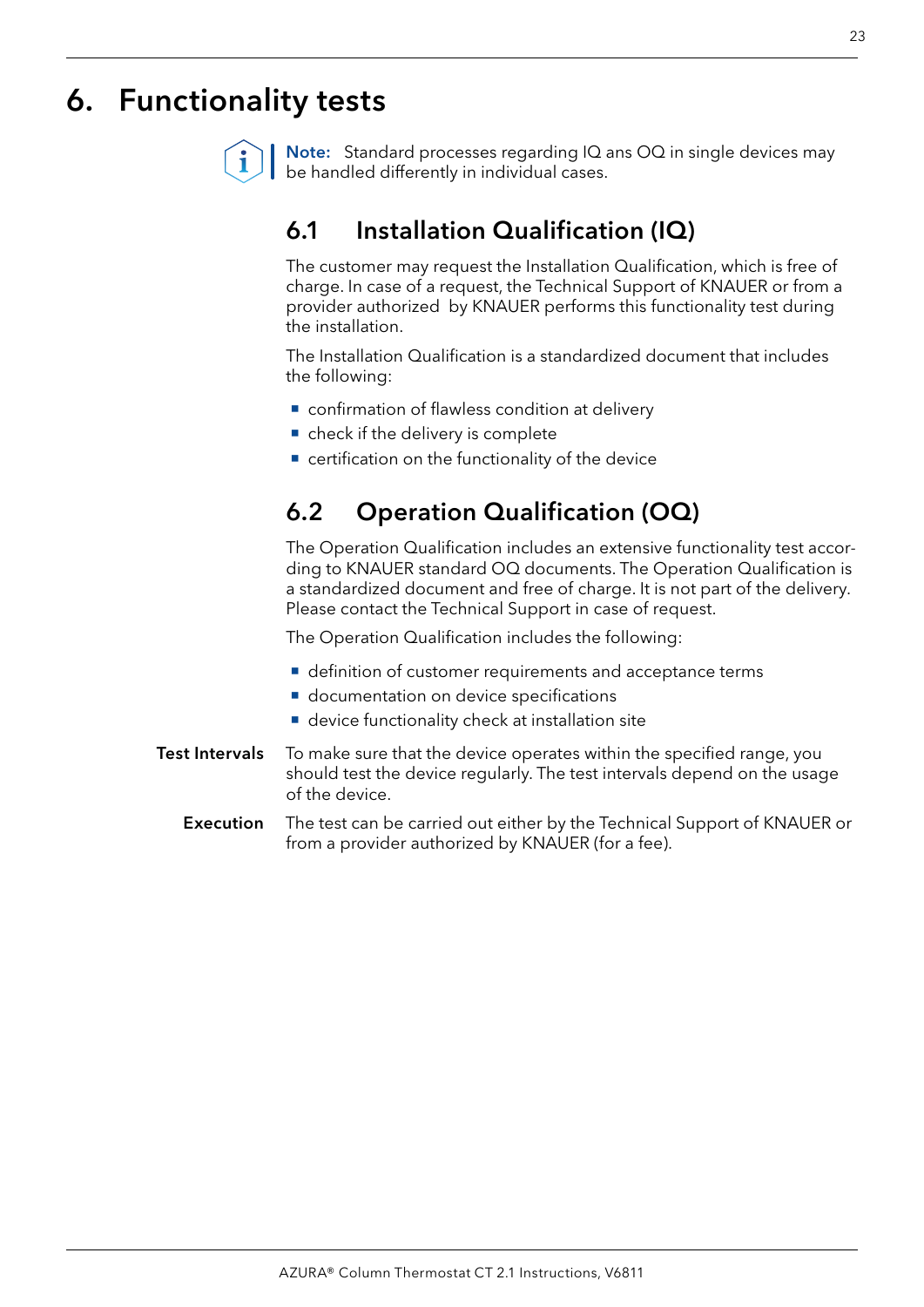# <span id="page-28-0"></span>7. Troubleshooting

Measures:

- Compare errors with error list "7.2 Possible problems and solutions" on [page 25](#page-29-1).
- Contact the Technical Support.

## 7.1 LAN

Go through the following steps, in case no connection between the computer and the devices can be established. Check after each step if the problem is solved. If the problem cannot be located, contact the Technical Support.

1. Check the status of the LAN connection in the Windows task bar:



Connection not established

If no connection was established, test the following:

- Is the router switched on?
- Is the patch cable connected correctly to the router and the computer?
- 2. Check the router settings:
	- Is the router set to DCHP server?
	- Is the IP address range sufficient for all the connected devices?
- 3. Check all connections:
	- Are the patch cable connected to the LAN ports and not the WAN port?
	- Are all cable connections between devices and router correct?
	- Are the cables plugged in tightly?
- 4. If the router is integrated into a company network, pull out the patch cable from the WAN port.
	- Can the devices communicate with the computer, even though the router is disconnected from the company network?
- 5. Turn off all devices, router, and computer. First switch on the router and wait until it has successfully completed its self-test. Firstly, turn on the router and secondly turn on the devices and the computer.
- 6. Replace the patch cable of the device with that no connection could be established.
- 7. Make sure that the IP port of the device matches the port in the chromatography software.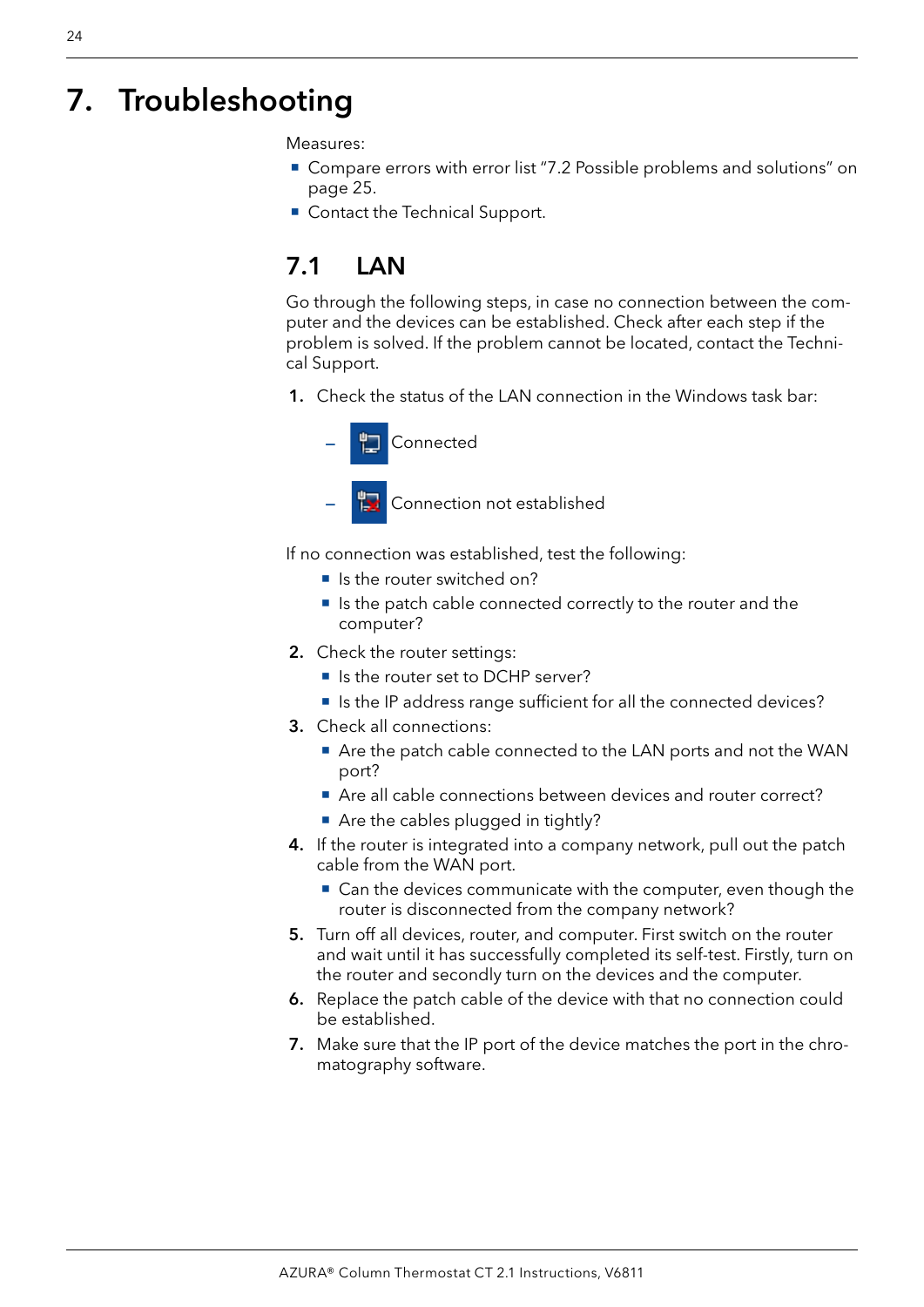# <span id="page-29-1"></span><span id="page-29-0"></span>7.2 Possible problems and solutions

| Error                                                                 | Solution                                                                                                                                                                                                                                               |
|-----------------------------------------------------------------------|--------------------------------------------------------------------------------------------------------------------------------------------------------------------------------------------------------------------------------------------------------|
| Device cannot be<br>switched on                                       | Inspect the power cable to ensure that it is<br>plugged into the power supply.                                                                                                                                                                         |
| The alarm does not trig-<br>ger in case of leakage                    | Check leak sensor settings.                                                                                                                                                                                                                            |
| The alarm is triggered,<br>even though there is no<br>visible leakage | • The leak sensor sensitivity is set too<br>high. Check leak sensor settings.<br>After long periods of standing or trans-<br>porting, aerate the CT 2.1 with a slightly<br>opened door air.                                                            |
| The target temperature<br>has not been reached                        | • Check if the door is fully closed<br>■ Check if the ventilation slots on the<br>back and on the side are unblocked<br>• Check if the fans inside and outside of<br>the device are working<br>Set a longer plateau phase<br>• Correct the temperature |
| System failure                                                        | Switch off the device to reset the memory.<br>Restart.                                                                                                                                                                                                 |

### 7.3 Error messages

If an error occurs, you will hear a repetitive signal sound. If error messages are displayed which are not listed below, restart the device once. If a error messages are shown repeatedly, inform the Technical Support.

| <b>Error message</b>     | <b>Measures</b>                                                                                                                                                     |
|--------------------------|---------------------------------------------------------------------------------------------------------------------------------------------------------------------|
| <b>ERROR temp sensor</b> | Device error during the self-test. Contact<br>Technical Support.                                                                                                    |
| <b>T-LOCK ALARM</b>      | Temperature limit is reached. Check the<br>selected value and change if necessary. If<br>no error can be found in the settings, con-<br>tact the Technical Support. |
| <b>LEAKSENSOR ALARM</b>  | Solvent leaks. Check the connections of<br>the column capillaries.                                                                                                  |
| <b>T-SENSOR ALARM</b>    | Device error. Contact Technical Support.                                                                                                                            |
| <b>ERROR EEPROM</b>      | Device error. Contact Technical Support.                                                                                                                            |

Next steps After elimination of the error, you can continue by pressing <ENTER>.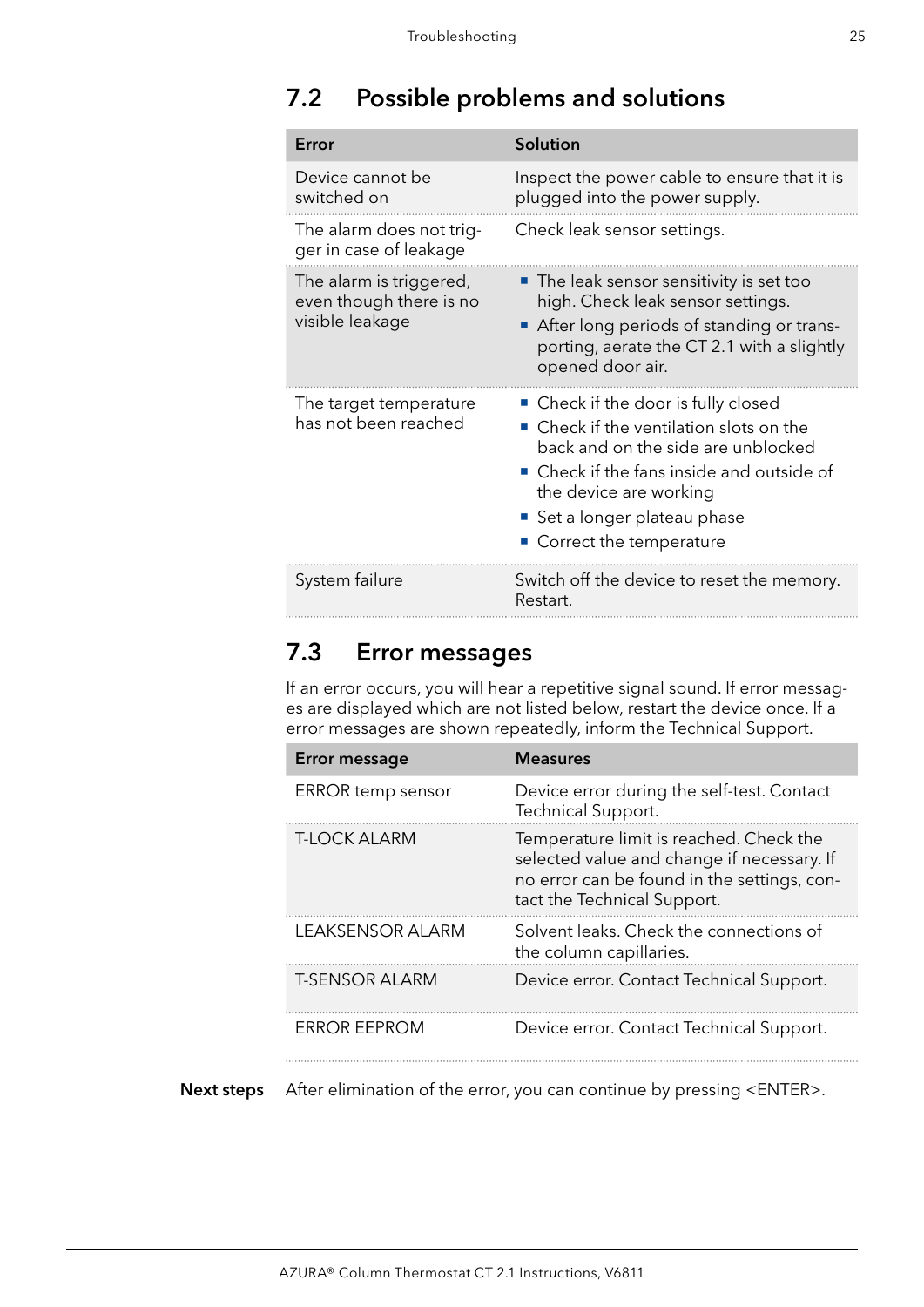### <span id="page-30-0"></span>7.4 Replacing fuses

The device has a fuse holder on the rear of the device. It is located between the power on/off switch and socket for the power supply cable. The fuse holder contains a fuse for the operation and a spare fuse.

#### **AWARNUNG**

#### Burns

Inserting an inappropriate fuse can pose a fire hazard.

→ Use only fuses of the same type and rating as the fuse to be replaced. 

#### **Prerequisites**

- The device is switched off.
- The power cable is disconnected from the socket of the device.
- You have access to the rear of the device.

Required materials

Small flat-head screwdriver

#### Process Figure Figure

- 1. Slide the head of the screwdriver from below behind the flap of the fuse holder 1. Carefully lever open the flap to the front. The fuse holder pops slightly out when the flap gets loose.
- 2. Pull the fuse holder out of the compartment and replace the defective fuse.
- 3. Put the fuse holder back into the compartment and close the flap. The fuse holder can only be inserted in its proper orientation.



Fig.10: Fuse holder

Afterwards, take the device into operation. Next steps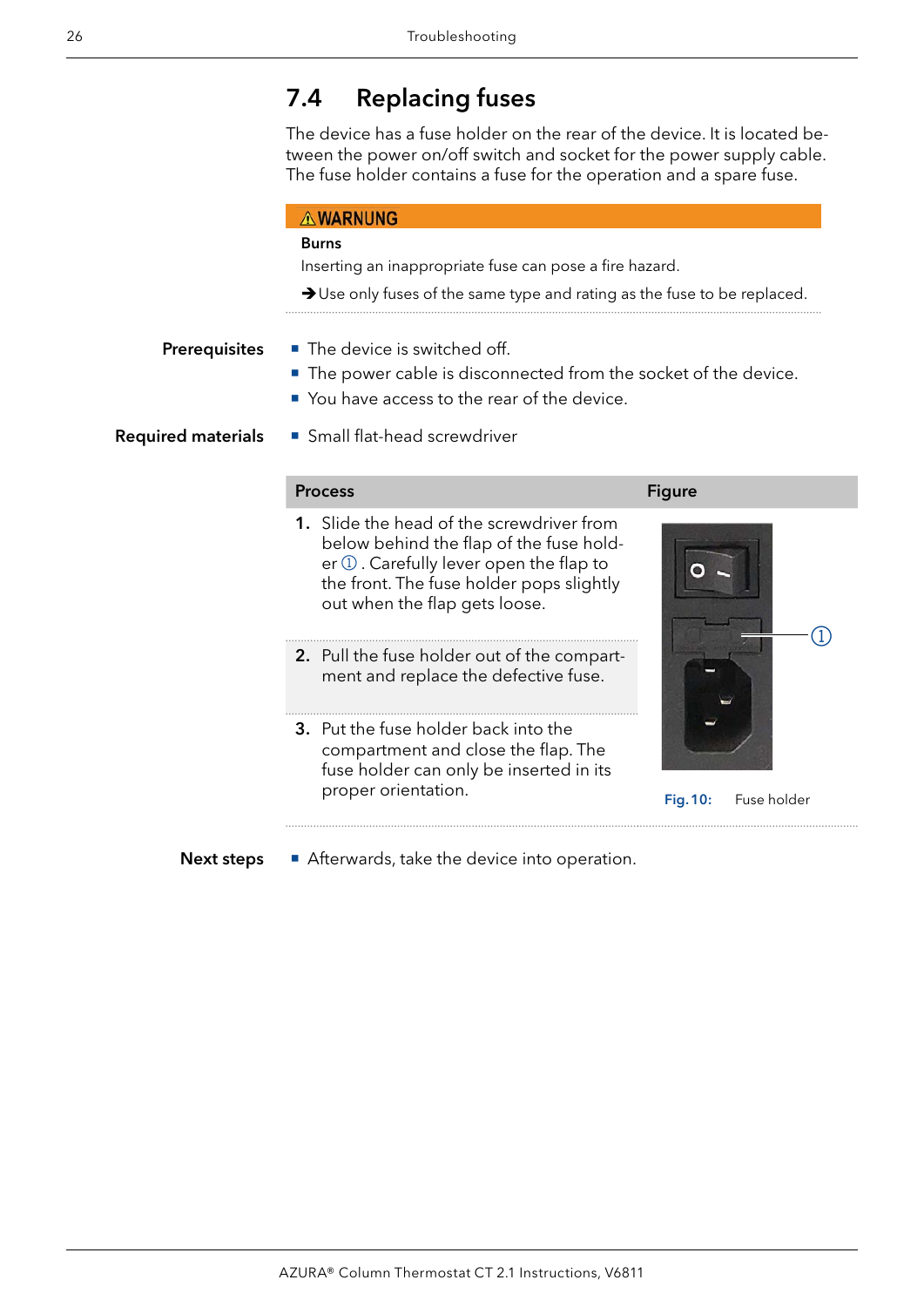# <span id="page-31-0"></span>8. Maintenance and care

The maintenance of a device for the HPLC has a decisive impact on the success of analyzes and the reproducibility of results. If maintenance work is required which are not described here, contact your dealer or the Technical Support.

#### **NOTICE**

#### Electronic defect

Performing maintenance tasks on a switched on device can cause damage to the device.

- $\rightarrow$  Switch off the device.
- $\rightarrow$  Pull the power plug.

### 8.1 Maintenance contract

The device may only be opened by the Technical Support of KNAUER or any company authorized by KNAUER. This maintenance work is covered by a separate maintenance contract.

### 8.2 Cleaning and caring for the device

#### **NOTICE**

#### **Device defect**

Intruding liquids can cause damage to the device.

- $\rightarrow$  Place solvent bottles next to the device or in a solvent tray.
- Moisten the cleaning cloth only slightly.

All smooth surfaces of the device can be cleaned with a mild, commercially available cleaning solution, or with isopropanol.

### 8.3 Removing a leak

Cloth Auxiliary material

#### Procedure Process

- 1. Remove the leak.
- 2. Dry the interior of the thermostat with the cloth.

- 3. Confirm the error message on the control panel or chromatography software.
- Afterwards, take the device into operation. Next Steps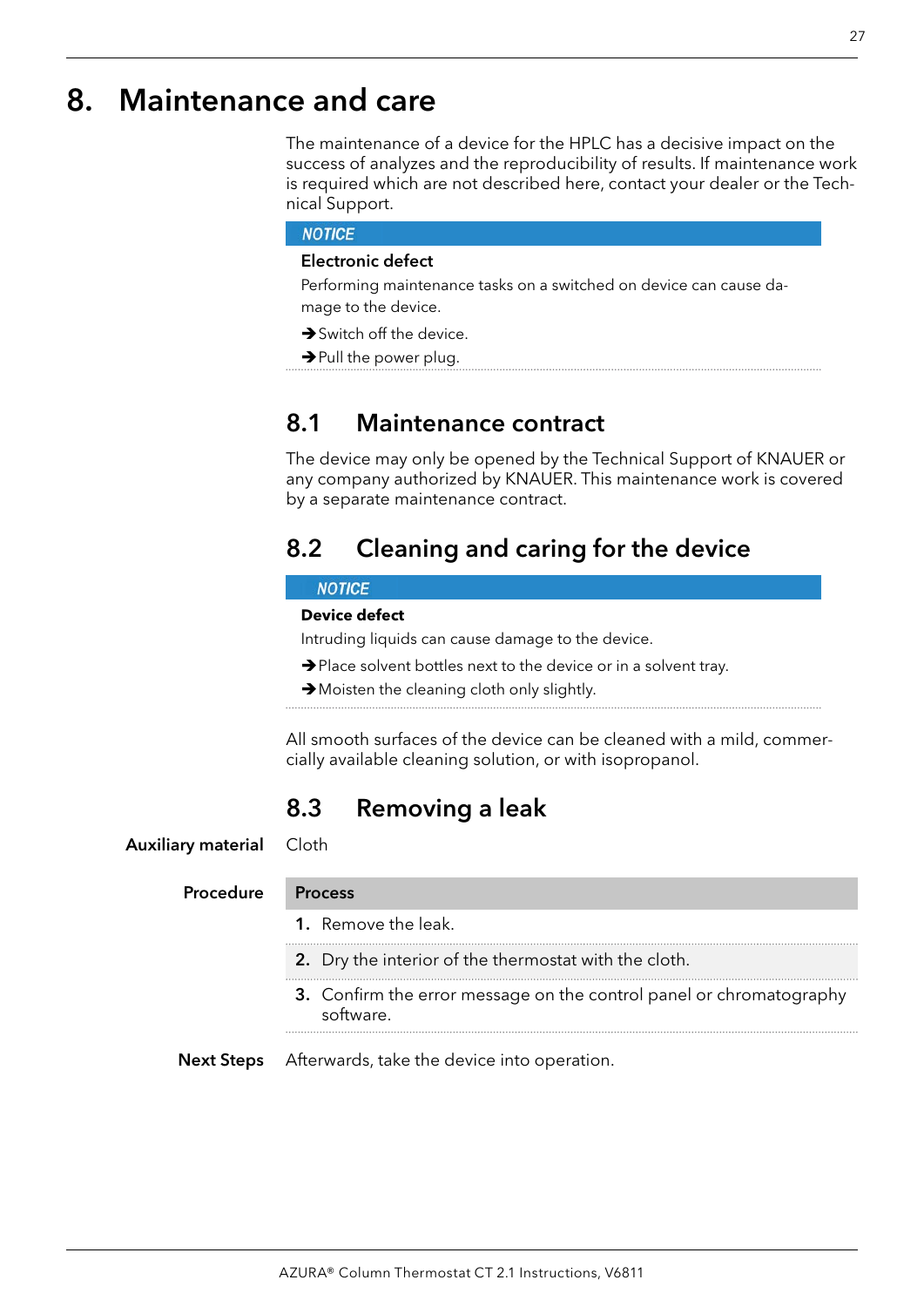## 8.4 Testing the leak sensor

The functionality of the leak sensor should be checked once a year. Perform the following test:

<span id="page-32-0"></span>

| Prerequisites             | The device is switched on.<br>■ The device is standing vertically with the door closed.<br>The device runs at a temperature between 20-30°C. |  |  |
|---------------------------|----------------------------------------------------------------------------------------------------------------------------------------------|--|--|
| <b>Required materials</b> | • Syringe<br>• Methanol: 25 µl and 100 µl<br>Cellulose                                                                                       |  |  |
| Procedure                 | <b>Process</b>                                                                                                                               |  |  |
|                           | 1. Put the methanol with the syringe on a piece of cellulose.                                                                                |  |  |
|                           | 2. Immediately place the cellulose into the interior of the thermostat.                                                                      |  |  |
|                           | 3. Close the door.                                                                                                                           |  |  |
| Test results              | ■ 25 µl methanol: No alarm is triggered<br>■ 100 µl methanol: Alarm is triggered                                                             |  |  |
|                           | Note: Open the door between the two tests for a few minutes to evapo-<br>rate the methanol of the first test.                                |  |  |
| Correction of             | If this test does not bring the desired results, please contact the KNAUER                                                                   |  |  |

the leak sensor

 If this test does not bring the desired results, please contact the KNAUER Customer Support.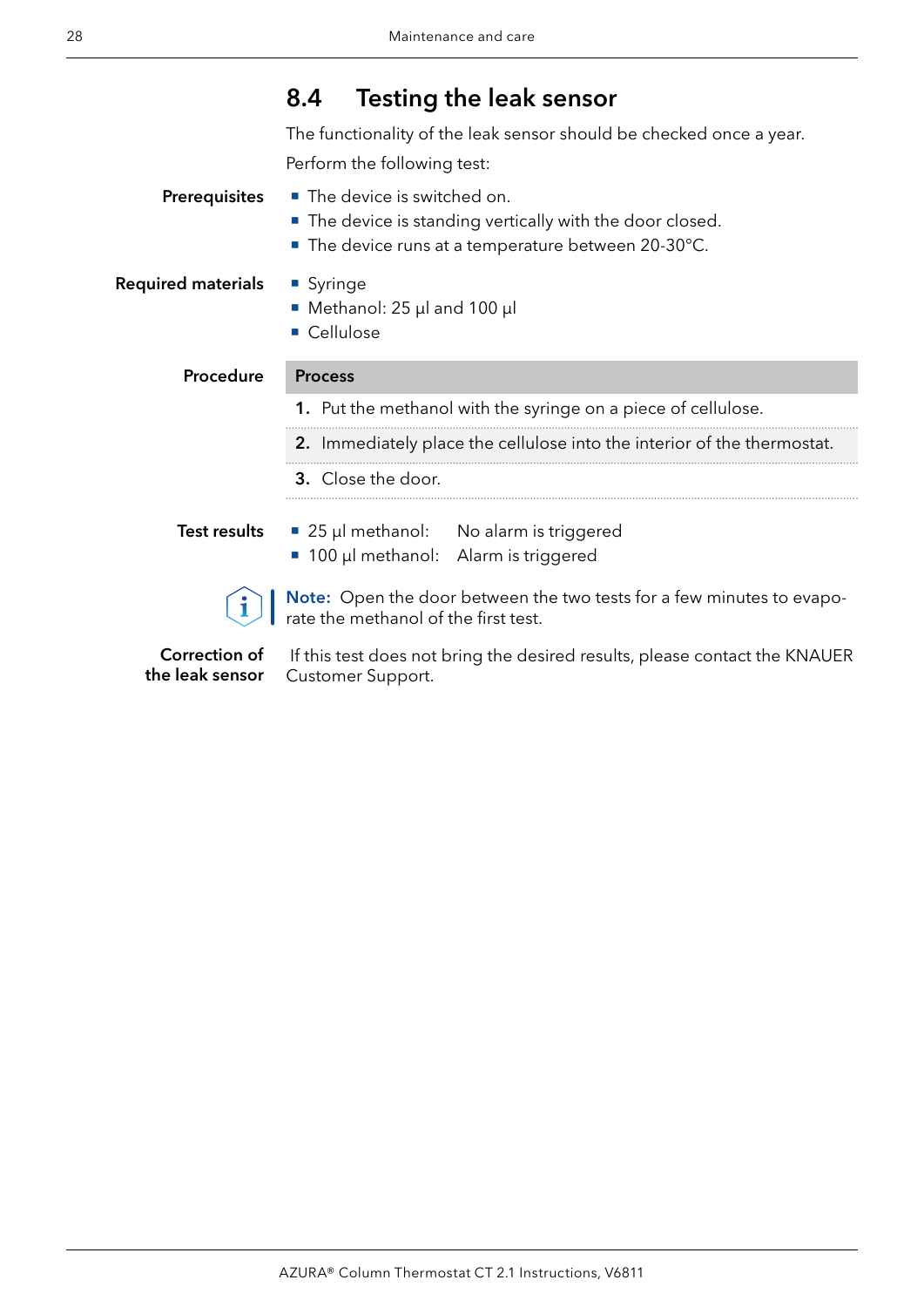# <span id="page-33-0"></span>9. Transport and storage

Regarding the following information, carefully prepare the device for transport or storage.

### 9.1 Taking the device out of operation

The device is switched off. **Prerequisites** 

#### Procedure Process

- 1. Pull the power plug out of the socket and then out of the device.
- 2. Pack the power cable together with the device.
- Disconnect all electrical connections. Remove the accessories and pack the device for transport or storage. Next steps

### 9.2 Packing the device

- Original packaging: Ideally you should use the original transport packaging.
- Lifting: Grab the device around the center of both sides and lift it into the packaging. Do not hold onto front cover or leak tray, as these parts are loosely attached to the device.

### 9.3 Transporting the device

- Documents: If you want to return your device to KNAUER for repairs, enclose the Service Request Form and Decontamination Report which can be downloaded from our website: [www.knauer.net/servicerequest](http://www.knauer.net/servicerequest)
- Device data: For a secure transport, note the weight and dimensions of the device (see chapter "11" on page 30 ).

### 9.4 Storing the device

- Flushing solution: Pay attention that all hoses and capillaries have been emptied or filled with flushing solution (e. g. isopropanol) before storage. To prevent algae formation, do not use pure water.
- Seals: Close all inputs and outputs with cap fittings.
- Ambient conditions: The device can be stored under ambient conditions which are listed in the Technical Data section (see chapter "11" on page 30 ).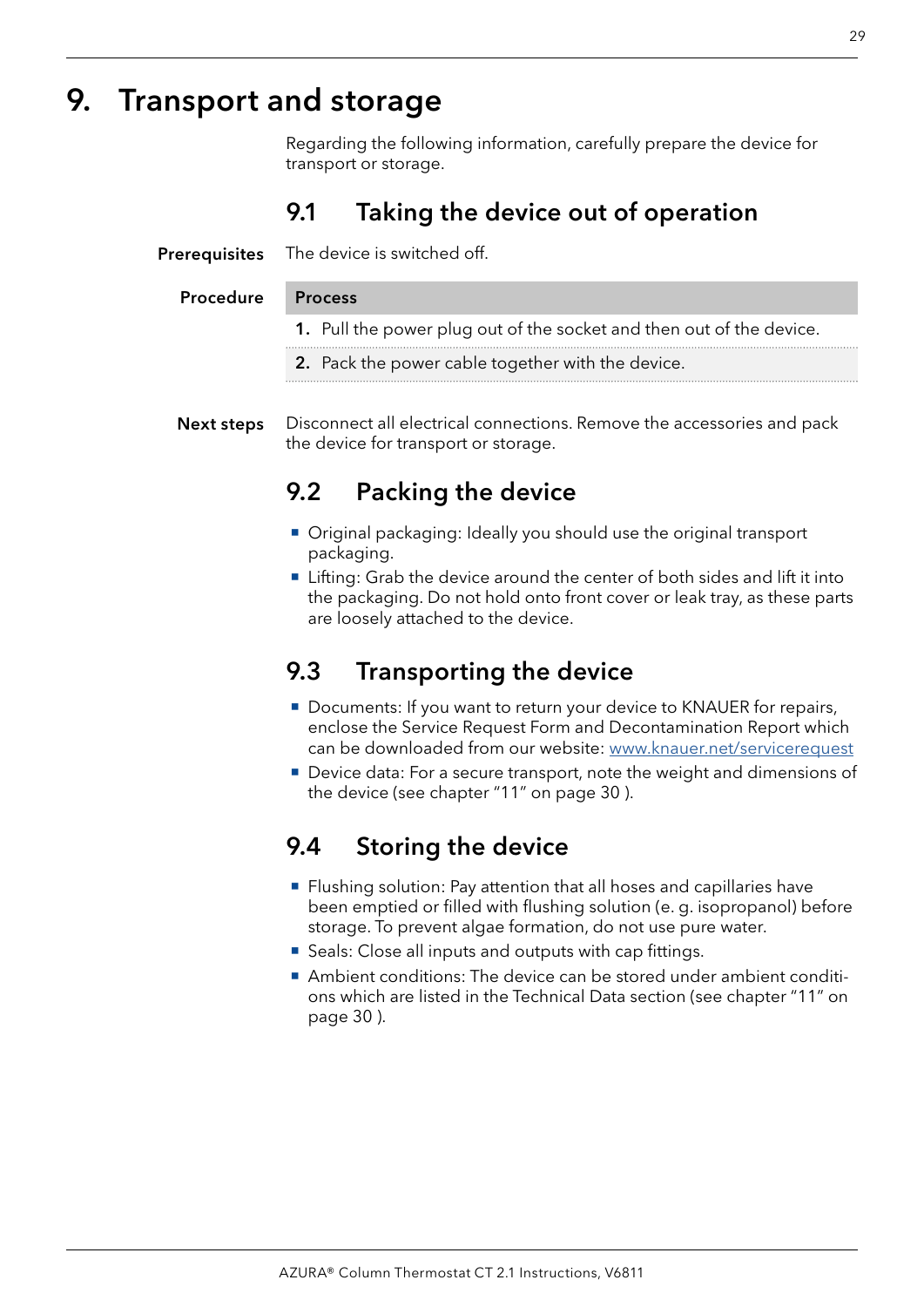# <span id="page-34-1"></span><span id="page-34-0"></span>10. Disposal

Hand in old devices or disassembled old components at a certified waste facility, where they will be disposed of properly.

### 10.1 AVV-Marking Germany

According to the German "Abfallverzeichnisverordnung" (AVV) (January, 2001), old devices manufactured by KNAUER are marked as waste electrical and electronic equipment: 160214.

### 10.2 WEEE registration number

KNAUER as a company is registered by the WEEE number DE 34642789 in the German "Elektroaltgeräteregister" (EAR). The number classifies to category 8 and 9, which, among others, comprises laboratory equipment.

All distributors and importers are responsible for the disposal of old devices, as defined by the WEEE directive . End-users can send their old devices manufactured by KNAUER back to the distributor, the importer, or the company free of charge, but would be charged for the disposal.

### 10.3 Eluents and other operating materials

All eluents and other operating materials must be collected separately and disposed of properly.

All wetter components of a device, e. g. flow cells of detectors or pump heads and pressure sensors for pumps, have to be flushed with isopropanol first and water afterwards before being maintained, disassembled or disposed.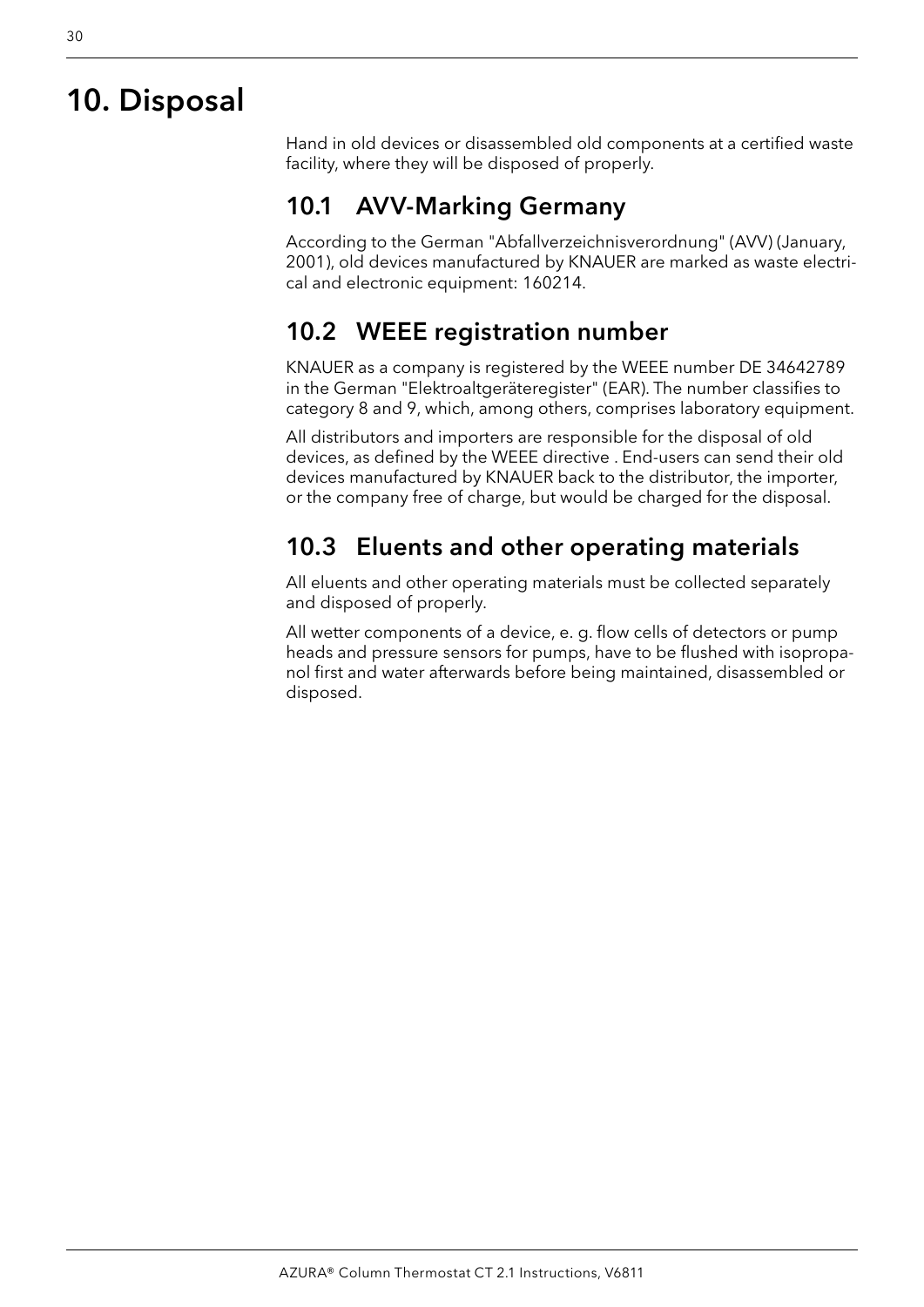# <span id="page-35-1"></span><span id="page-35-0"></span>11. Technical data

**Column** 

| Thermostat  | Temperature control                 | Microprocessor-controlled Peltier element<br>for heating and cooling, fan-supported<br>two-way air circulation                                |
|-------------|-------------------------------------|-----------------------------------------------------------------------------------------------------------------------------------------------|
|             | lemperature range                   | 5-85 °C                                                                                                                                       |
|             | Heating/cooling rate                | 2 °C/min                                                                                                                                      |
|             | Temperature precision               | $+/- 0.2$ °C                                                                                                                                  |
|             | Temperature stability               | $+/- 0.1 °C$                                                                                                                                  |
| compartment | Mobile phase<br>pre-tempering       | Passive temperature control with optional<br>cartridge                                                                                        |
|             | Number of columns                   | Up to 8 columns $(125 \times 4.6 \text{ mm ID})$<br>with precolumn<br>Up to 4 columns (300 x 4.6 mm ID)<br>1 column (300 x 16 mm ID)          |
|             | Column size                         | Analytical and preparative columns with<br>up to 325 mm in length and 35 mm outer<br>diameter (total external dimensions incl.<br>union nuts) |
|             | Dimensions of column<br>compartment | $90 \times 390 \times 47$ mm (W $\times$ H $\times$ D)                                                                                        |

### 11.1 Main features

### 11.2 Communication

| Control     | I AN                               |
|-------------|------------------------------------|
| Programming | Temperature plateaus and gradients |

### 11.3 General

| Device | GL P        | Via software:                                                                            |  |
|--------|-------------|------------------------------------------------------------------------------------------|--|
|        |             | • Serial number                                                                          |  |
|        |             | $\blacksquare$ Firmware version                                                          |  |
|        |             | • Date of installation                                                                   |  |
|        |             | • Date of last maintenance                                                               |  |
|        |             | $\blacksquare$ Mainboard run time                                                        |  |
|        | Safety      | Self-test and auto calibration when switch-<br>ing on; adjustable switch-off temperature |  |
|        | Leak sensor | Gas sensor with adjustable sensitivity and<br>acoustic signal                            |  |
|        |             |                                                                                          |  |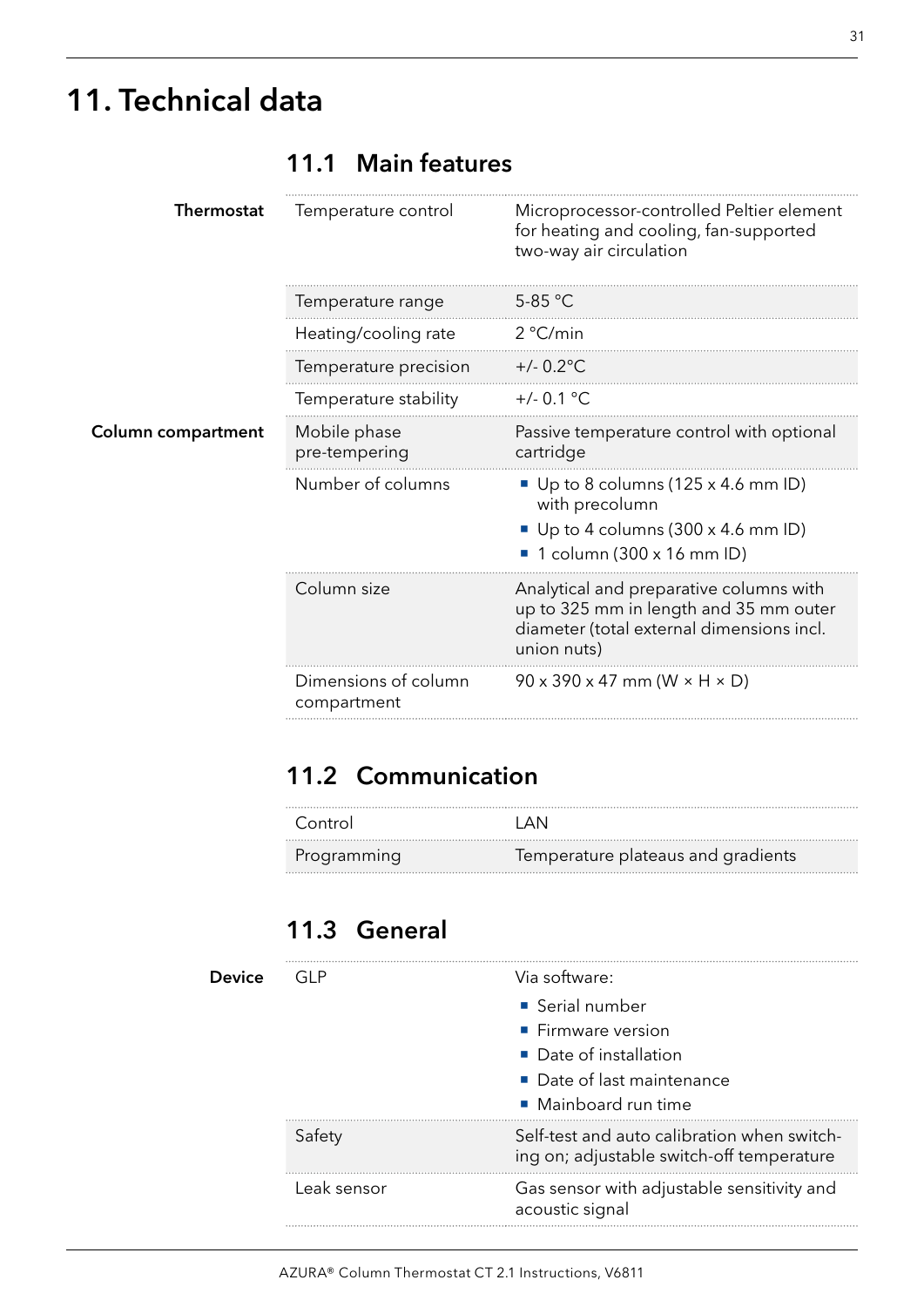<span id="page-36-0"></span>

| <b>Device</b>                      | Protection type                    | $IP-20$                                                               |
|------------------------------------|------------------------------------|-----------------------------------------------------------------------|
|                                    | Dimensions                         | $150 \times 470 \times 310$ mm<br>(Width × Height × Depth)            |
|                                    | Weight                             | 8.4 kg                                                                |
| Power supply                       | Power input                        | 100-240 V                                                             |
|                                    | Output                             | $50-60$ Hz                                                            |
|                                    | Max. power consumption             | <b>100 Watt</b>                                                       |
| Permitted<br>operating environment | Recommended ambient<br>temperature | 17-28 °C (62.6-82.4 °F)                                               |
|                                    | Area of use                        | For indoor use only                                                   |
|                                    |                                    | Line voltage fluctuations do not exceed $\pm$ 10 % of normal voltage. |
|                                    | Permitted pollution<br>degree      | 2                                                                     |
|                                    | Air humidity                       | Below 90 %, non-condensing                                            |
|                                    | Max. operating altitude            | 2000 meters above sea level                                           |
|                                    |                                    |                                                                       |

# 12. Repeat orders

The list of repeat orders is up-to-date at the time of publication. Deviations are possible at later points in time.

Use the included packing list for repeat orders of spare parts. If there are any questions concerning repeat orders, contact the Technical Support.

Further information on spare parts and accessories can be found online: www.knauer.net. Further information

### 12.1 Device

| <b>Name</b>                     | Order number      |
|---------------------------------|-------------------|
| AZURA® Column Thermostat CT 2.1 | ATC <sub>00</sub> |

### 12.2 Accessories and spare parts

| <b>Name</b>                    | Order number |
|--------------------------------|--------------|
| Cartridge 0.18 mm capillary ID | A05852-2     |
| Cartridge 0.10 mm capillary ID | A05852-3     |
| Network cable                  | A5255        |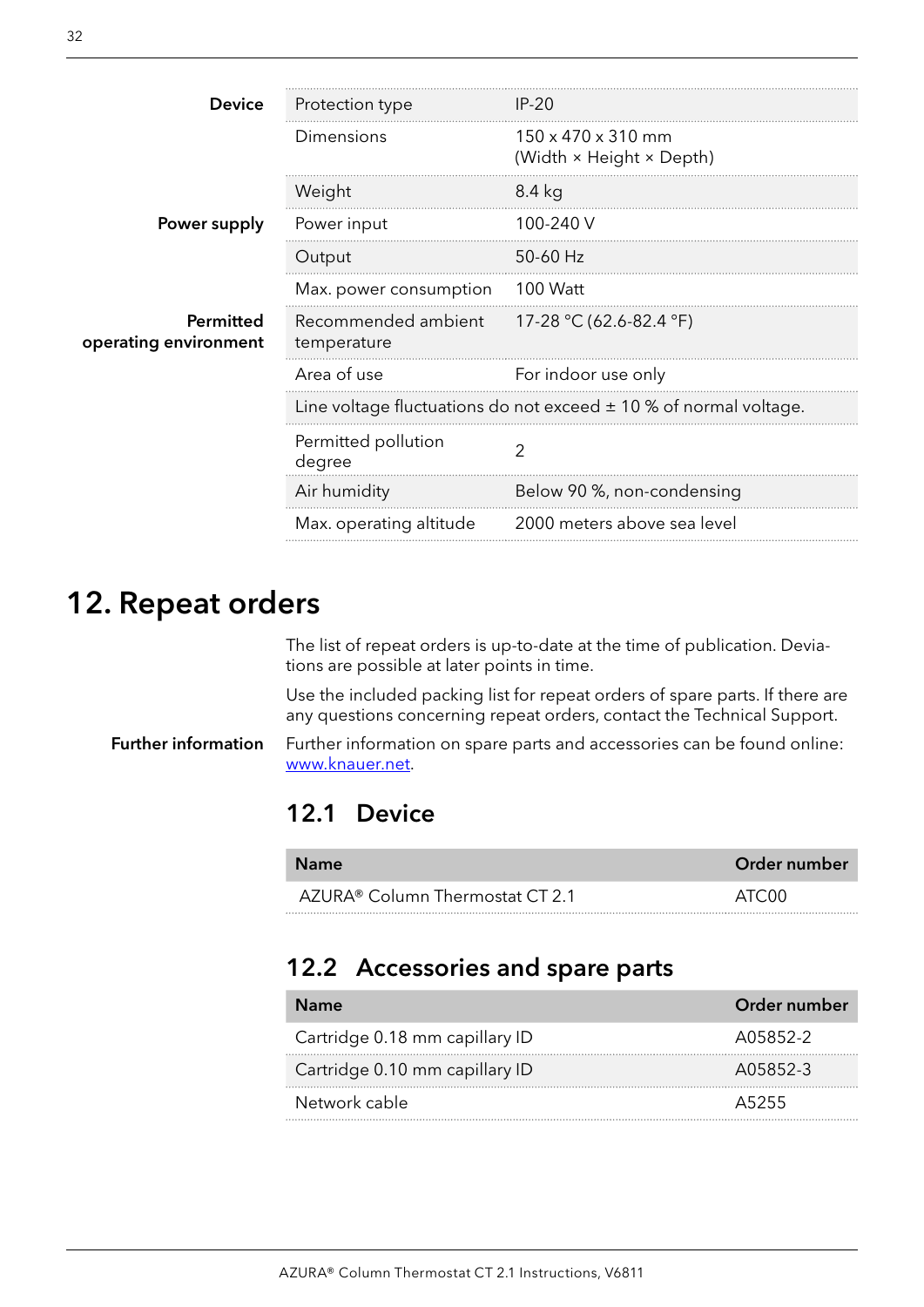# <span id="page-37-0"></span>13. Index

### A

Accessories [32](#page-36-0) Optional [7](#page-11-0) Ambient conditions [11,](#page-15-0) [29](#page-33-0) Ambient temperature [11](#page-15-0) AVV-marking [30](#page-34-0)

### C

Column compartment [31](#page-35-0) Company network [15,](#page-19-0) [24](#page-28-0) Control software [22](#page-26-0)

#### D

Decontamination Report [29](#page-33-0) Dimensions [32](#page-36-0) Disposal [30](#page-34-0)

### E

Error messages [25](#page-29-0)

#### F

Firmware Wizard Setting IP addresses [18–](#page-22-0)[19](#page-23-0) Flushing solution [29](#page-33-0)

#### G

GLP [31](#page-35-0)

#### I

Initial startup [11](#page-15-0) Installation [11](#page-15-0) Installation Qualification (IQ) [23](#page-27-0) IP address setting [16](#page-20-0)[–19](#page-23-0)

#### L

LAN connect [13–](#page-17-0)[15](#page-19-0) Troubleshooting [24](#page-28-0) Leaks removing [27](#page-31-0) Leak sensor [28,](#page-32-0) [31](#page-35-0)

#### M

Maintenance [27](#page-31-0) Maintenance contract [27](#page-31-0) Mobile Control Setting IP addresses [16–](#page-20-0)[18](#page-22-0)

#### O

Old devices [30](#page-34-0) Operating Environment [32](#page-36-0) Operation [22](#page-26-0)

Operation Qualification (OQ) [23](#page-27-0) Operation site [11](#page-15-0) Original packaging [29](#page-33-0)

#### P

Power supply [12](#page-16-0), [32](#page-36-0) Precolumn tempering Element [7](#page-11-0) Install column [20](#page-24-0) Installing cartridge [20](#page-24-0) Product information [7](#page-11-0) protection type [32](#page-36-0)

#### R

Repeat orders [32](#page-36-0) Router [14,](#page-18-0) [24](#page-28-0)

### S

Scope of delivery [7](#page-11-0) Service request form [29](#page-33-0) Software [22](#page-26-0) Solvent Disposal [30](#page-34-0) Space requirement [12](#page-16-0) Start-up [22](#page-26-0) Storage [29](#page-33-0) Switch on [22](#page-26-0)

### T

Taking out of operation [29](#page-33-0) Temperature control [31](#page-35-0) Transport [29](#page-33-0)

#### U

Unpacking [11](#page-15-0)

#### $\overline{V}$

Views [8](#page-12-0)

#### W

WEEE Registration Number [30](#page-34-0) Weight [29](#page-33-0), [32](#page-36-0)